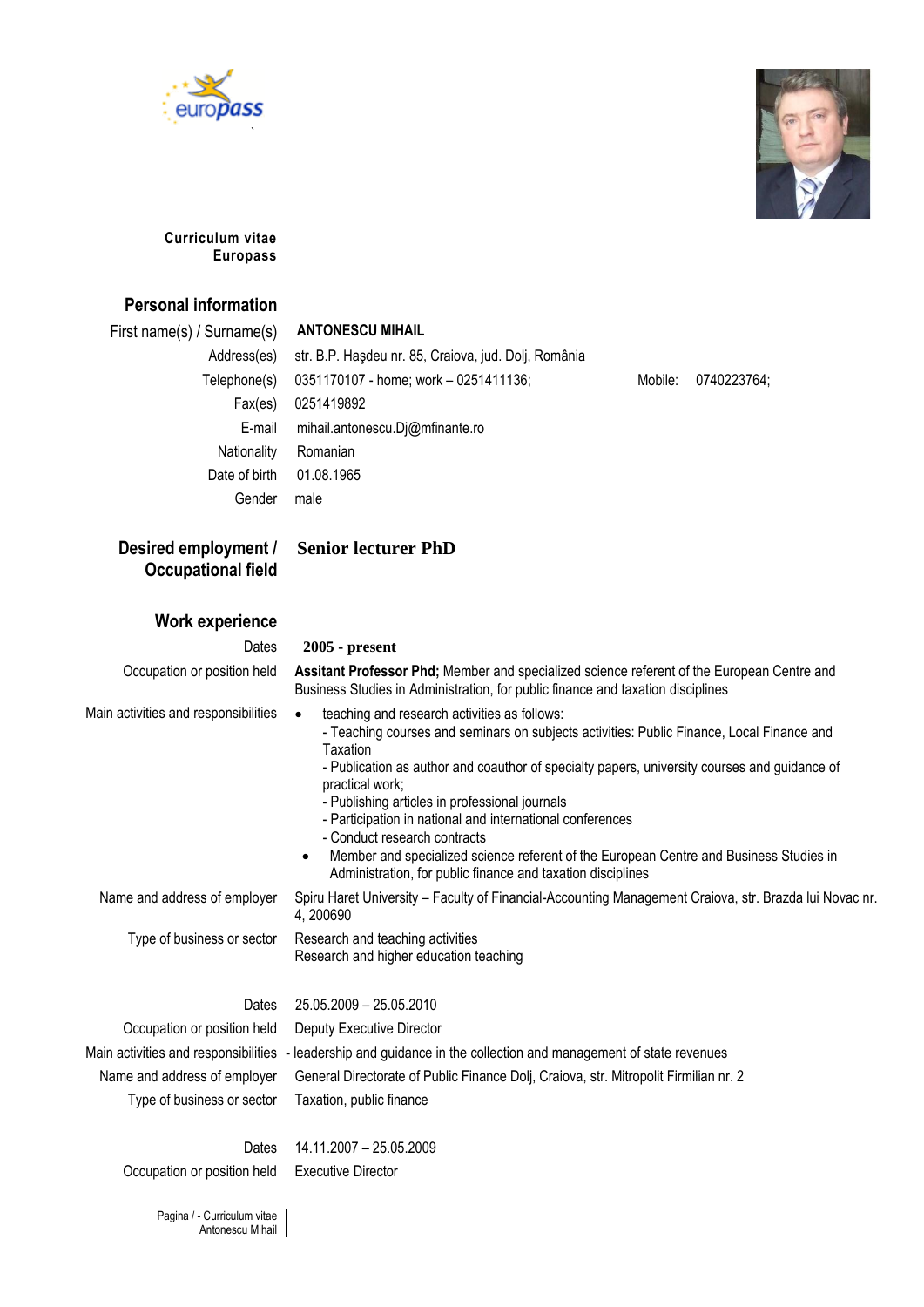Main activities and responsibilities Modernizing the managerial and strategic planning activities to increase responsiveness and efficiency at all management levels of the structure in a uniform manner by prioritizing and strengthening decisionmaking skills.

Type of business or sector public finance

Name and address of employer General Directorate of Public Finance Dolj, Craiova Dolj, Craiova, str. Mitropolit Firmilian nr. 2

### Dates 20.02.2004 - 14.11.2007

### Occupation or position held Deputy Executive Director

Main activities and responsibilities leadership and guidance in the collection and management of state revenues Name and address of employer General Directorate of Public Finance Dolj, Craiova Dolj, Craiova, str. Mitropolit Firmilian nr. 2 Type of business or sector public finance - Directorate of Methodology and State Revenue Administration

Dates 15.07.2003 - 20.02.2004

Occupation or position held head of unit Main activities and responsibilities management of the Taxpayer Service and Assistance activity Name and address of employer General Directorate of Public Finance Dolj, Craiova, Craiova, str. Mitropolit Firmilian nr. 2 Type of business or sector public finance - Taxpayer Service and Assistance

### Dates 15.05.1998 - 15.07.1998

Occupation or position held director

Main activities and responsibilities leadership and guidance in the collection and management of state revenues Name and address of employer General Directorate of Public Finance Dolj, Craiova, Craiova, str. Mitropolit Firmilian nr. 2 Type of business or sector public finance - Directorate of Methodology and State Revenue Administration

Occupation or position held head of unit

Dates 15.12.1990 - 15.05.1998 Main activities and responsibilities activity of centralizing the balance sheets submitted by economic operators in Dolj county Name and address of employer General Directorate of Public Finance Dolj, Craiova Dolj, Craiova, str. Mitropolit Firmilian nr. 2 Type of business or sector public finance - centralizing the balance sheets submitted by economic operators

### Dates 01.05.1990 - 15.12.1990

Occupation or position held economist

Type of business or sector public finance - Budget and Public Accounting Unit

Main activities and responsibilities verification, projects centralization and synthesis for local budgets in Dolj county based on all proposals of public authorities. Name and address of employer General Directorate of Public Finance Dolj, Craiova Dolj, Craiova, str. Mitropolit Firmilian nr. 2

Occupation or position held economist - internship Main activities and responsibilities accounting and financial activities Name and address of employer Power Plant Turceni-Gorj Type of business or sector Financial and accounting Unit

Dates 17.09.1988 - 01.05.1990

### **Education and training**

Dates 2003 - 2005

Pagina / - Curriculum vitae Antonescu Mihail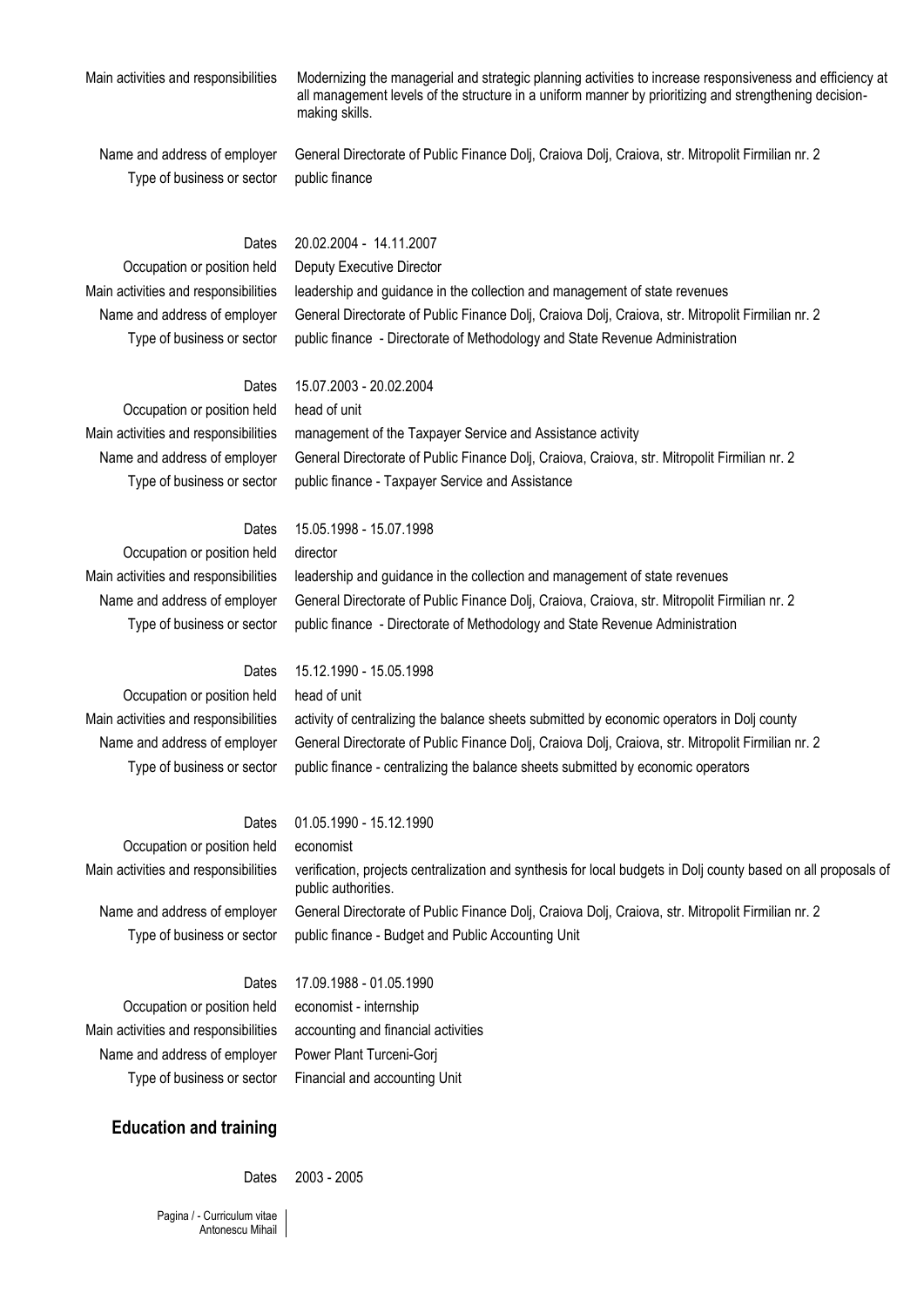Principal subjects/occupational skills covered

### Title of qualification awarded Master degree - Diploma serial E no. 0020513/31.10.2006 *Public Administration*

National School of Political and Administrative Studies

providing education and training Level in national or international classification

Name and type of organisation

Master degree

### Dates 1992 - 1996

Title of qualification awarded **Phd.** Diploma serial P no. 000232/1997 finance Universitaty of Craiova

Principal subjects/occupational skills covered Name and type of organisation providing education and training Level in national or international classification

# *ISCED 8*

### Dates 1984-1988

Title of qualification awarded Economist. Bachelor's degree - diploma serial G no. 3280/1988 Principal subjects/occupational skills covered Financial and accounting systems - Financial management and accounting - Economic projects in finance and accounting - Economic Relations - Modelling financial accounting decisions - Money and Loans management, Banking Accounting - Teaching, learning and skills Name and type of organisation providing education and training University of Craiova The Faculty of Economical Sciences Level in national or international classification ISCED 6

Principal subjects/occupational skills covered Name and type of organisation providing education and training Level in national or international classification

Title of qualification awarded College degree - diploma serial A no. 64127/1983 accounting and trade

Economic and Administrative Law College Rm Valcea

College diploma

### Dates march 2007

Title of qualification awarded Tax consultant certificate no. 221459/03.04.2007 Ministry of Public Finance

education and training Dates 25-26.01.2007 Title of qualification awarded Certificate no. 3258/26.01.2007 - Accounting for tax claims Name of organisation providing education and training

Name of organisation providing

Dates march-june 2005 Title of qualification awarded Graduation certificate serial A no. 0007289/05.09.2005 – personal computers Name of organisation providing Ministry of Education and Research and the Ministry of Labour, Social Solidarity and Family

Ministry of Public Finance- School of Public Finance and Customs

Pagina / - Curriculum vitae Antonescu Mihail

education and training

Dates 1979-1983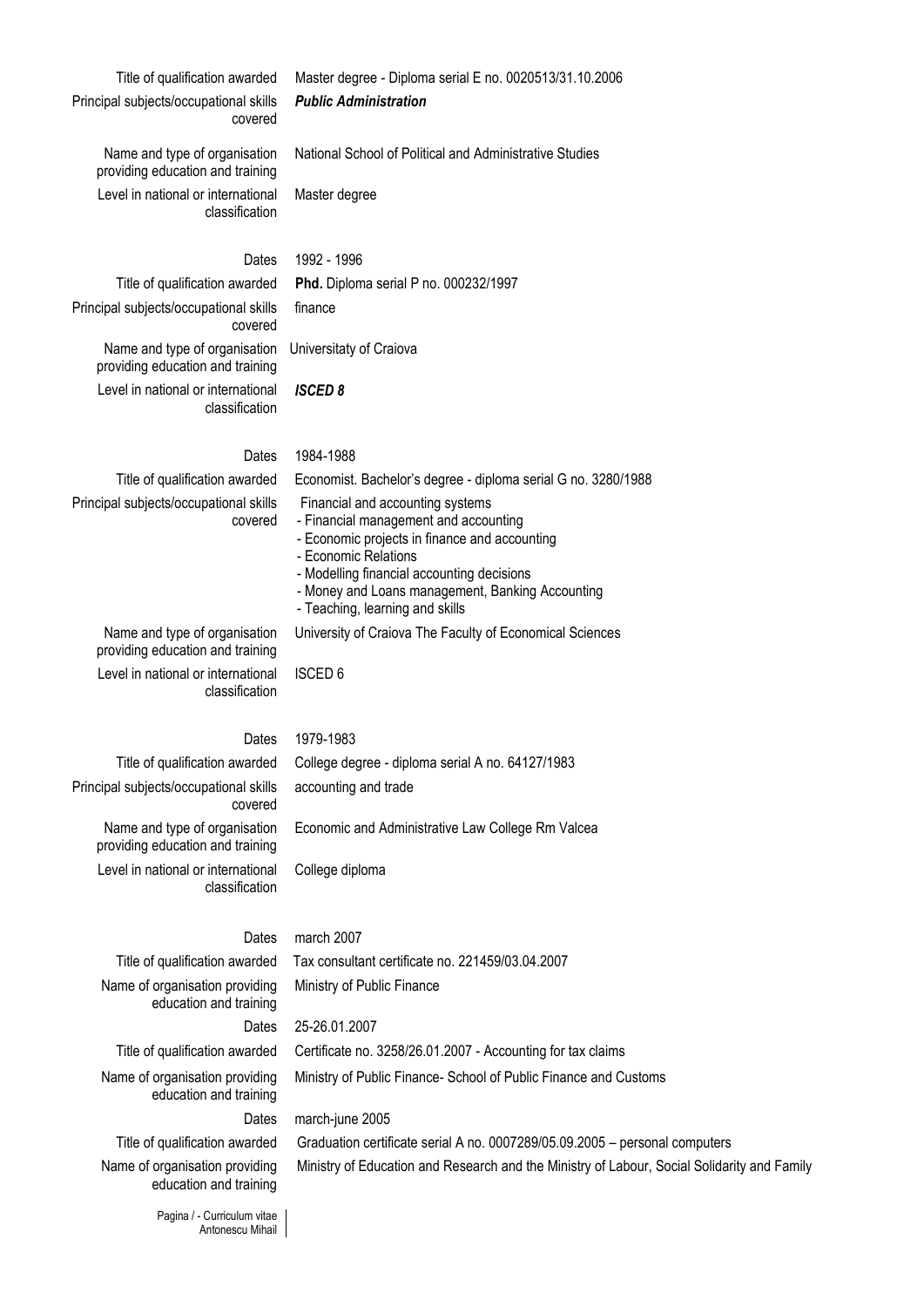| Dates                                                    | september 2004                                                                                                     |
|----------------------------------------------------------|--------------------------------------------------------------------------------------------------------------------|
| Title of qualification awarded                           | Certificate - management of tax administration in September 2004                                                   |
| Name of organisation providing<br>education and training | Ministry of Public Finance of the Netherlands and Ministry of Public Finance of Romania                            |
| Dates                                                    | december 2003                                                                                                      |
| Title of qualification awarded                           | Independent external auditor certified reconfirmation no. 947/31.03.2004                                           |
| Name of organisation providing<br>education and training | National Securities Commission                                                                                     |
| Dates                                                    | februariy 2003                                                                                                     |
| Title of qualification awarded                           | Improvement of the revenue collection system<br>Graduation Diploma - PHARE Project RO2000/IB/FI/02 februarie 2003  |
| Name of organisation providing<br>education and training | Ministry of Public Finance                                                                                         |
| Dates                                                    | january 2003                                                                                                       |
| Title of qualification awarded                           | Participation certificate la "Change Management II" din 30 ianuarie 2003                                           |
| Name of organisation providing<br>education and training | Ministry of Public Finance în colaborare cu Ministerul de Finante din Olanda                                       |
| Dates                                                    | november 2002                                                                                                      |
| Title of qualification awarded                           | public finance management in collaboration with the U.S. Treasury<br>graduation diploma 13 - 15 november 2002      |
| Name of organisation providing<br>education and training | Ministry of Public Finance                                                                                         |
| Dates                                                    | october 2002                                                                                                       |
| Title of qualification awarded                           | Reconfirmation of certified quality<br>as independent external censor no. 0953/12.10.2002                          |
| Name of organisation providing<br>education and training | Association of Independent external censors                                                                        |
| Dates                                                    | october 2000                                                                                                       |
| Title of qualification awarded                           | Certified auditor - certificate seril C no. 616/2001                                                               |
| Name of organisation providing<br>education and training | Chamber of Financial Auditors of Romania                                                                           |
| Dates                                                    | aprilie 2000                                                                                                       |
| Title of qualification awarded                           | tax administration - Management Techniques<br>Graduation diploma - PHARE Twining Project RO9713.03 - april 2000    |
| Name of organisation providing<br>education and training | Ministry of Public Finance                                                                                         |
| Dates                                                    | july 1998                                                                                                          |
| Title of qualification awarded                           | Diploma of graduation - course of management in partnership with the U.S. Treasury Department from<br>01 july 1998 |
| Name of organisation providing<br>education and training | Ministry of Public Finance                                                                                         |
| Dates                                                    | february 1997                                                                                                      |
| Title of qualification awarded                           | censor attestation nr. A21/1997                                                                                    |
| Name of organisation providing<br>education and training | Romanian National Securities Commission                                                                            |
| Dates                                                    | octombrie 1996                                                                                                     |
| Title of qualification awarded                           | assessor - Certificate serial B no. 000237/1996                                                                    |
| Name of organisation providing<br>education and training | The Body of Expert and Licensed Accountants of Romania                                                             |
| Dates                                                    | june 1996                                                                                                          |
| Title of qualification awarded                           | Expert accountant nr. 2091/1996                                                                                    |

Pagina / - Curriculum vitae Antonescu Mihail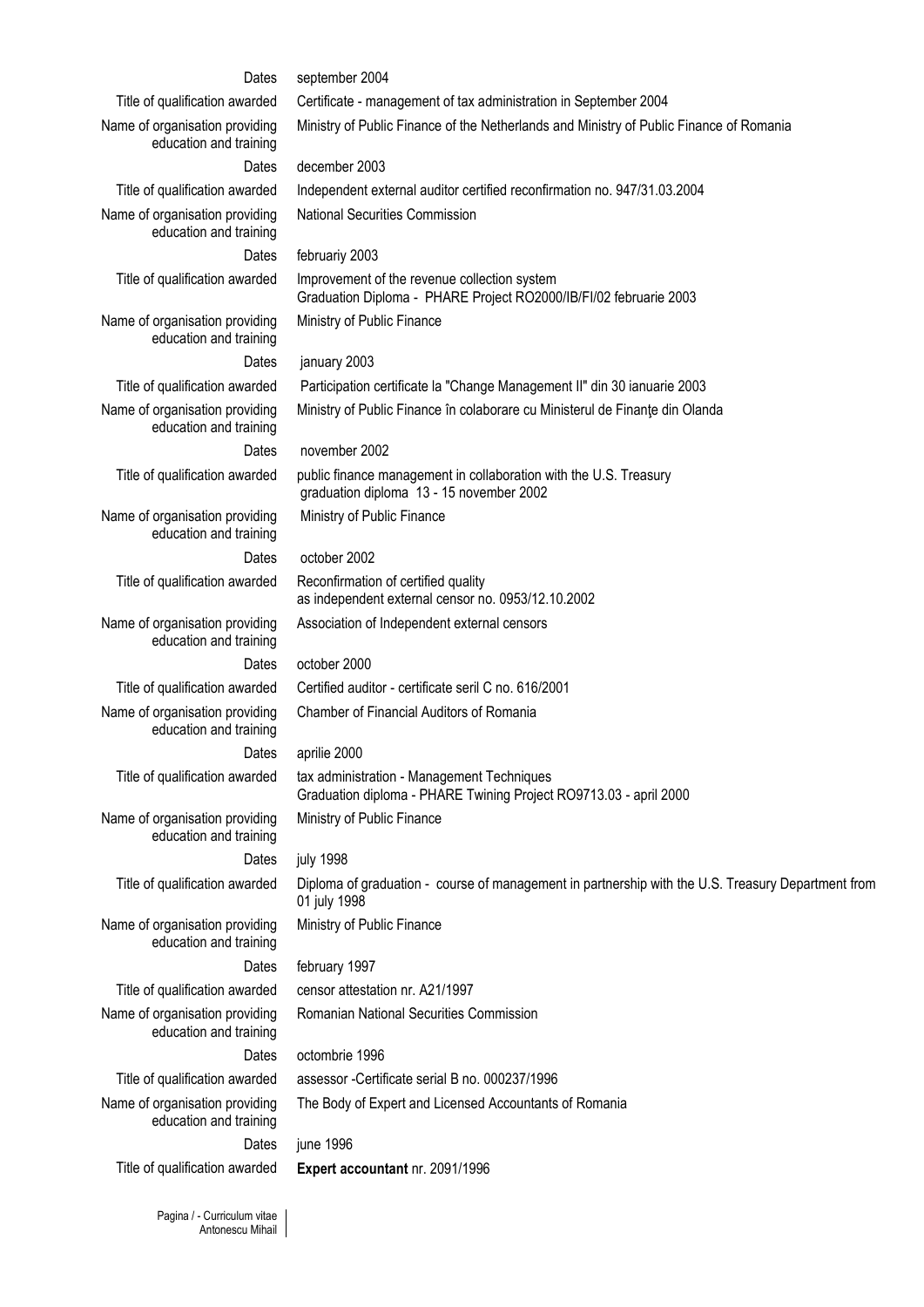| Name of organisation providing<br>education and training |            |                                                     |                | The Body of Expert and Licensed Accountants of Romania                                                                                                                                                                                                                                                                                                                                             |    |                    |    |                   |         |            |
|----------------------------------------------------------|------------|-----------------------------------------------------|----------------|----------------------------------------------------------------------------------------------------------------------------------------------------------------------------------------------------------------------------------------------------------------------------------------------------------------------------------------------------------------------------------------------------|----|--------------------|----|-------------------|---------|------------|
| Dates                                                    | 1993       |                                                     |                |                                                                                                                                                                                                                                                                                                                                                                                                    |    |                    |    |                   |         |            |
| Title of qualification awarded                           |            |                                                     |                | Diploma serial A no. 009494/1993 - the new accounting system - Trainer                                                                                                                                                                                                                                                                                                                             |    |                    |    |                   |         |            |
| Name of organisation providing<br>education and training |            | Ministry of Public Finance                          |                |                                                                                                                                                                                                                                                                                                                                                                                                    |    |                    |    |                   |         |            |
| Dates                                                    |            | 1986 - 1988                                         |                |                                                                                                                                                                                                                                                                                                                                                                                                    |    |                    |    |                   |         |            |
| Title of qualification awarded                           |            |                                                     |                | Graduation Certificate - Teaching Seminar nr. 356/1990                                                                                                                                                                                                                                                                                                                                             |    |                    |    |                   |         |            |
| Name of organisation providing<br>education and training |            | University of Craiova                               |                |                                                                                                                                                                                                                                                                                                                                                                                                    |    |                    |    |                   |         |            |
| <b>Personal skills and</b><br>competences                |            |                                                     |                | Scientific research (in the past 5 years)                                                                                                                                                                                                                                                                                                                                                          |    |                    |    |                   |         |            |
|                                                          | member     | finance the fiscal<br>national (Rating $B +$ and B) |                | * 3 specialty papers, 3 books published in academic publishing Romanian CNCSIS, as author or co-<br>* 19 articles published in internationally recognized journals (indexed in international databases-BDI) and<br>* 36 participation in National Conferences with International Participation<br>* 2 contracts with business environment as director and 7 contracts with business environment as |    |                    |    |                   |         |            |
| Mother tongue(s)                                         | romanian   |                                                     |                |                                                                                                                                                                                                                                                                                                                                                                                                    |    |                    |    |                   |         |            |
| Other language(s)                                        |            |                                                     |                |                                                                                                                                                                                                                                                                                                                                                                                                    |    |                    |    |                   |         |            |
| Self-assessment                                          |            |                                                     | Understanding  |                                                                                                                                                                                                                                                                                                                                                                                                    |    | <b>Speaking</b>    |    |                   | Writing |            |
| European level (*)                                       |            | Listening                                           |                | Reading                                                                                                                                                                                                                                                                                                                                                                                            |    | Spoken interaction |    | Spoken production |         |            |
| french                                                   | A1         | basic user                                          | A1             | basic user                                                                                                                                                                                                                                                                                                                                                                                         | A1 | basic user         | A1 | basic user        | A1      | basic user |
| english                                                  | A1         | basic user                                          | A <sub>1</sub> | basic user                                                                                                                                                                                                                                                                                                                                                                                         | A1 | basic user         | A1 | basic user        | A1      | basic user |
|                                                          |            |                                                     |                | (*) Common European Framework of Reference for Languages                                                                                                                                                                                                                                                                                                                                           |    |                    |    |                   |         |            |
| Social skills and competences                            | and Phd    |                                                     |                | - Interprofessional communication skills acquired both as a manager in public finances and as a lecturer                                                                                                                                                                                                                                                                                           |    |                    |    |                   |         |            |
| Organisational skills and competences                    |            |                                                     |                | - Initiative, discipline, team spirit, capacity for analysis and synthesis, creative spirit, adaptability,<br>persistence in achieving goals, accountability, ability to solve complex problems, implementation<br>capacity, self-improvement and utilizing experience, counseling and guidance.                                                                                                   |    |                    |    |                   |         |            |
| Technical skills and competences                         | standards; |                                                     |                | -ability to select and implement the most effective methods to improve the financial management of<br>companies, improving the legal framework of financial accounting in Romania and alignment with EU                                                                                                                                                                                            |    |                    |    |                   |         |            |
| Computer skills and competences                          |            |                                                     |                | - Operating systems Windows XP, MS Office (Word, Excel, Power Point, Access), utilizing Blackboard<br>type eLearning for evaluation and training.                                                                                                                                                                                                                                                  |    |                    |    |                   |         |            |
| Artistic skills and competences                          |            |                                                     |                |                                                                                                                                                                                                                                                                                                                                                                                                    |    |                    |    |                   |         |            |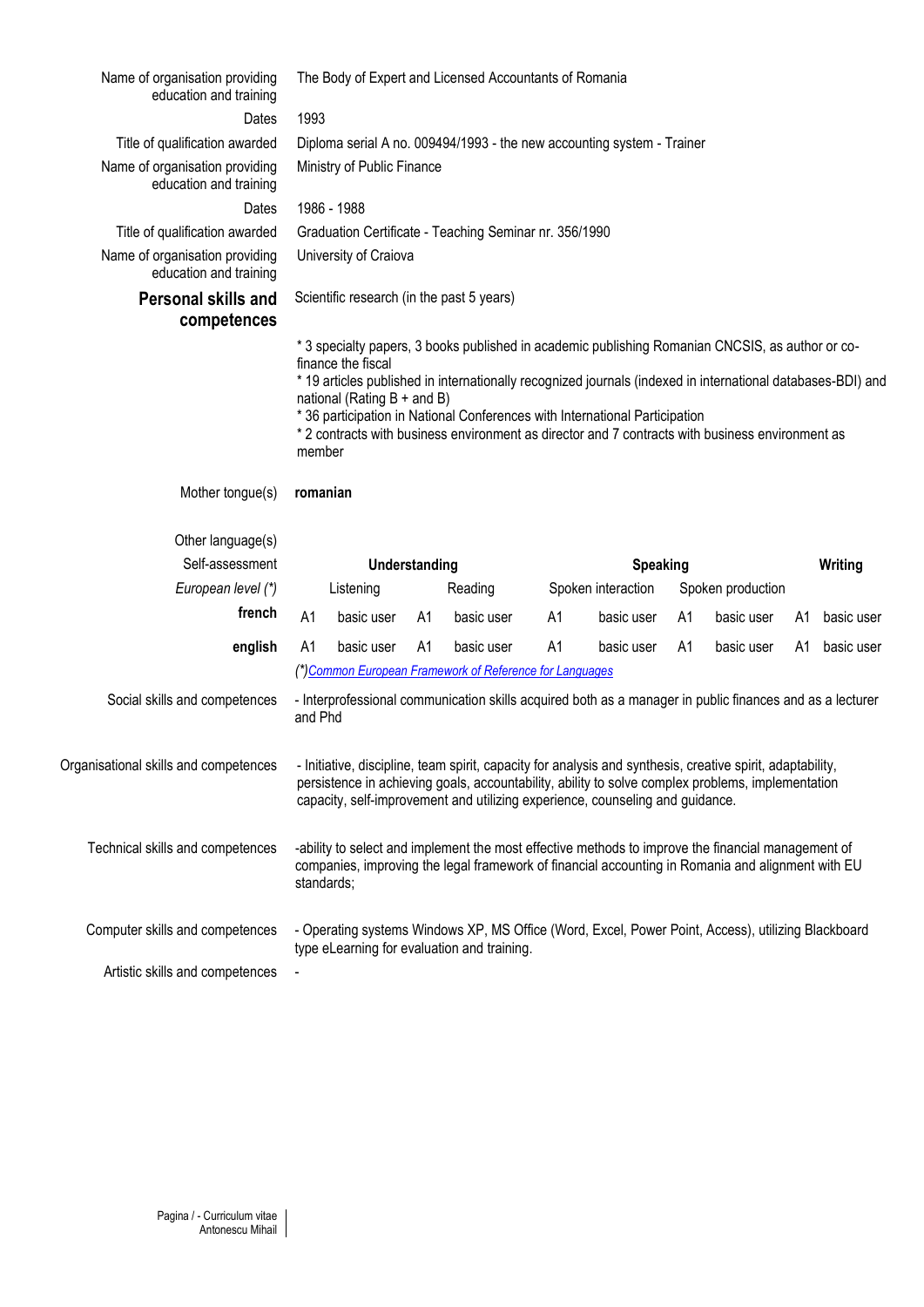Other skills and competences 1. Assistant Professor. PhD, associate at the University of Craiova - Faculty of Economics and Business Administration, Accounting discipline, according to certificate no. 5020/05.09.2005 issued by University of Craiova, from 1997 to 1999;

2. lecturer on the implementation of the new accounting system operators Dolj County during 1993 - 1994 and income tax for the period 1999 - 2001;

3. lecturer in the Body of Expert and Licensed Accountants of Romania - Dolj Branch from 2002 present, for the subject "Taxation".

4. Membership in scientific societies and professional prestige at home and abroad:

- Member of the General Association of Economists from Romania, and participating in roundtables where they discussed various issues concerning market economy;

- Member of the Body of Expert and Licensed Accountants of Romania as a chartered accountant and appraiser;

- Member of the National Securities Commission of Romania as independent external auditor;

- Member of the Chamber of Auditors of Romania as auditor;
- Member of the Chamber of Tax Consultants in Romania as tax consultant;

Driving licence - B category

### **Annexes** 1. Publications

### **Additional information**

25.09.2012

Antonescu Mihail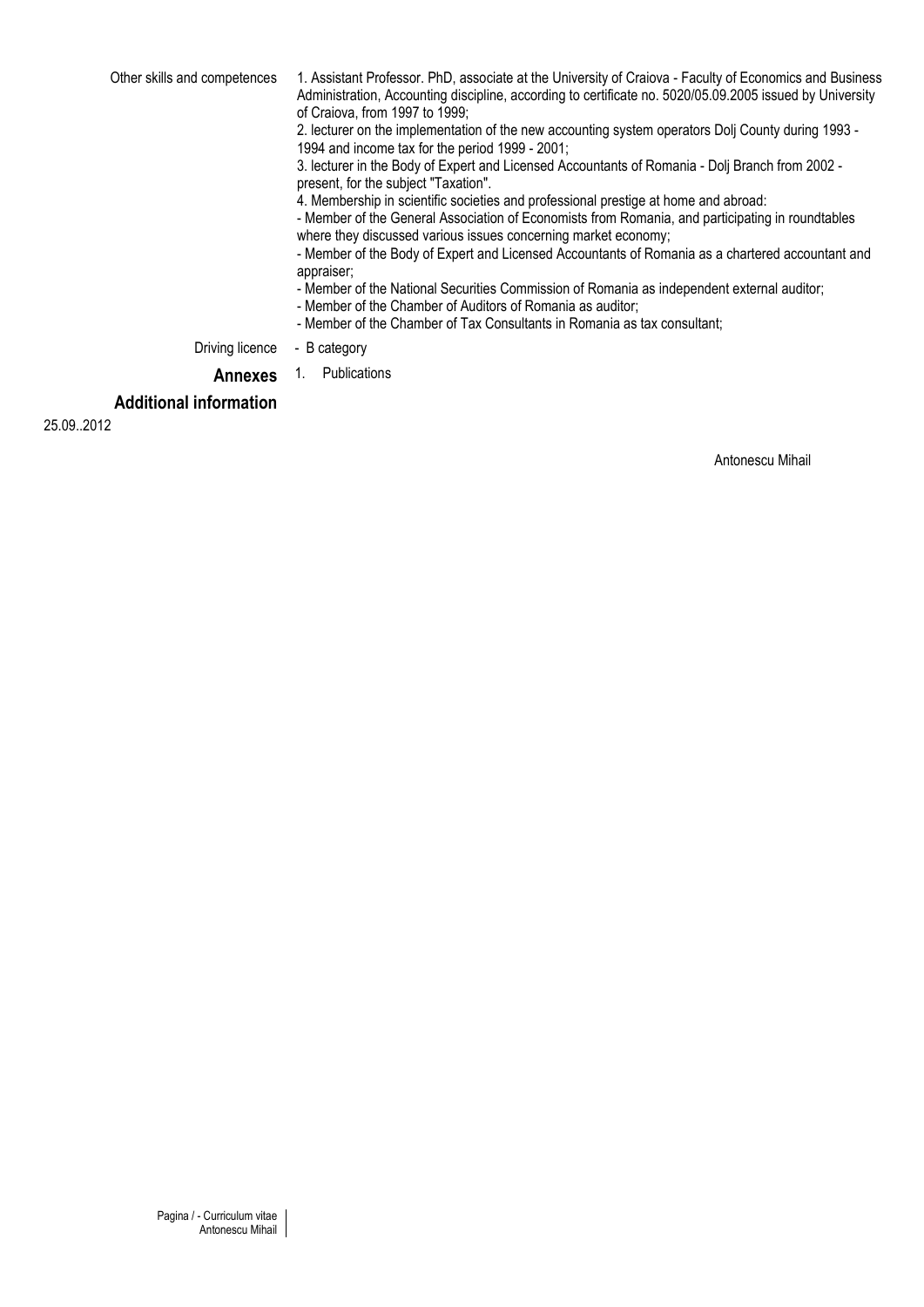# **LIST OF WORKS**

# **structured based on the prerequisites and assessment criteria**

## **SENIOR LECTURER PHD ANTONESCU MIHAIL**

# **a) Doctoral dissertation**

| $ $ Crt $ $<br>no. | <b>Title</b>                                                                         | <b>Publisher</b>    | Year | <b>Location</b> | <b>Author</b> | <b>ISBN</b>   | <b>Page</b><br>no. |
|--------------------|--------------------------------------------------------------------------------------|---------------------|------|-----------------|---------------|---------------|--------------------|
|                    | Analiza financiară și patrimonială a societăților<br>comerciale în economia de piață | Curierul<br>Doljean | 1997 | Craiova         | M. Antonescu  | 973-682-015-7 | 302                |

# **b) Books and manuals published by international and CNCSIS recognized publishers**

| <b>Crt</b><br>no. | <b>Title</b>                                                                                                                                         | <b>Publisher</b> |      | <b>Year   Location   Author</b> |                              | <b>ISBN</b>                        | Page<br>no. |
|-------------------|------------------------------------------------------------------------------------------------------------------------------------------------------|------------------|------|---------------------------------|------------------------------|------------------------------------|-------------|
|                   | In the last 5 years                                                                                                                                  |                  |      |                                 |                              |                                    |             |
| ı.                | Finanțe publice, ediția a II-a completată și actualizată                                                                                             | Sitech           | 2008 | Craiova                         | <b>M. Antonescu</b>          | 978-973-746-259-6                  | 348         |
| 2.                | Fiscalitate – Sinteze și soluții practice                                                                                                            | Sitech           | 2008 | Craiova                         | M. Antonescu                 | 978-973-746-986-1                  | 250         |
| 3.                | Finanțe locale – Teorie și practică, Ediția a II-a completată și<br>actualizată cu prevederile actelor normative în vigoare co 01<br>lianuarie 2007. | Sitech           | 2007 | Craiova                         | <b>M. Antonescu</b>          | 973-746-252-1<br>978-973-746-252-7 | 171         |
|                   | <b>Before the last 5 years</b>                                                                                                                       |                  |      |                                 |                              |                                    |             |
| 4.                | Finanțe publice – Teorie și practică                                                                                                                 | Sitech           | 2006 | Craiova                         | <b>M. Antonescu</b>          | 973-746-259-9<br>978-973-746-259-6 | 255         |
| 5.                | Finanțe locale – Teorie și practică                                                                                                                  | Sitech           | 2006 | Craiova                         | <b>M. Antonescu</b>          | 973-746-252-1<br>978-973-746-252-7 | 134         |
| 6.                | Accize armonizate. Noțiuni teoretice și soluții practice                                                                                             | Sitech           | 2005 | Craiova                         | M. Antonescu<br>L. Antonescu | 973-657-893-3                      | 234         |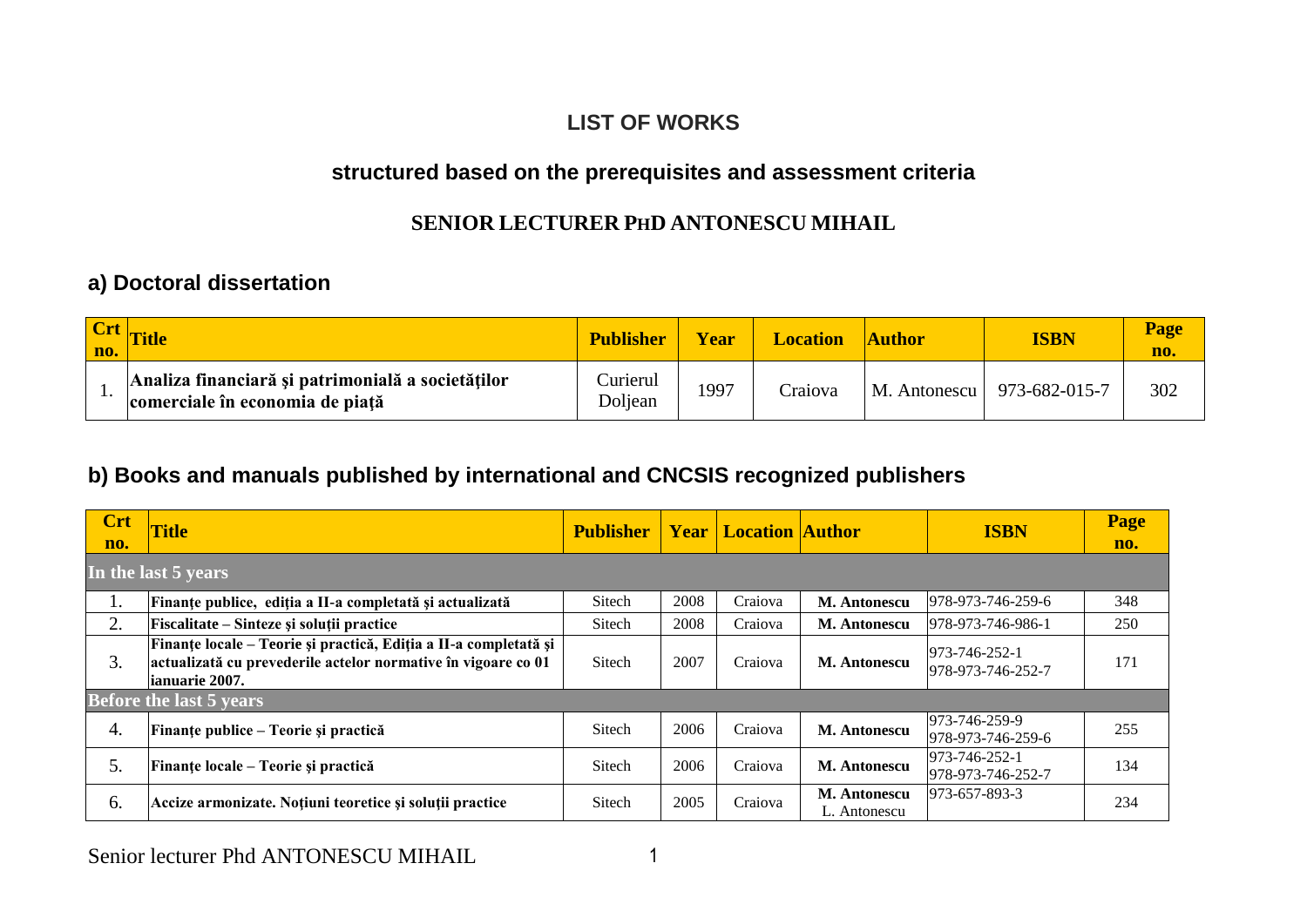| $\prime$ . | Evitarea dublei impuneri. Aplicarea convențiilor încheiate de<br>România cu alte state             | Aius                | 2001 | Craiova | M. Antonescu                                    | 973-9490-49-2         | 299 |
|------------|----------------------------------------------------------------------------------------------------|---------------------|------|---------|-------------------------------------------------|-----------------------|-----|
| 8.         | Elemente de contabilitate și analiză economico-financiară a<br>agenților economici din agricultură | Universitaria       | 1999 | Craiova | M. Antonescu                                    | 973-9271-95-3         | 215 |
| 9.         | Contabilitatea operațiunilor de comerț                                                             | Aius                | 1998 | Craiova | M. Antonescu                                    | $973 - 9251 - 63 - 3$ | 192 |
| 10.        | Ghid de analiză și evaluare a societăților comerciale                                              | Curierul<br>Doljean | 1996 | Craiova | <b>M. Antonescu</b>                             | 973-682-015-7         | 302 |
| 11.        | Impozitele și taxele în România                                                                    | Universitaria       | 1996 | Craiova | Ghe.Matei<br><b>M. Antonescu</b>                | 973-97542-7-9         | 162 |
| 12.        | Contabilitate financiară și de gestiune                                                            | Aius                | 1996 | Craiova | C-tin Staicu<br>M. Mihai<br><b>M. Antonescu</b> | 973-97385-8-3         | 242 |

# **c) Articles/studies published following a peer-review process, thus:**

|                                                            | In the last 5 years                                                                                      |                                                                                                        |      |                               |                                      |                                          |                                                  |  |  |  |
|------------------------------------------------------------|----------------------------------------------------------------------------------------------------------|--------------------------------------------------------------------------------------------------------|------|-------------------------------|--------------------------------------|------------------------------------------|--------------------------------------------------|--|--|--|
| a. Articles in journals indexed in international databases |                                                                                                          |                                                                                                        |      |                               |                                      |                                          |                                                  |  |  |  |
| <b>Crt</b><br>$\mathbf{n}$                                 | <b>Title</b>                                                                                             | <b>Published in</b>                                                                                    | Year |                               | <b>Authors</b>                       | <b>Publisher</b><br>ISSN/<br><b>ISBN</b> | Database in wich it is<br>indexed                |  |  |  |
|                                                            | Taxation of wage incomes obtained<br>abroad by physical persons                                          | Analele Universității din Oradea<br>- secțiunea Științe Economice -<br>$27 - 28$ mai $2011$            | 2011 | M.<br>Antonescu               | $\mathbf{R}$ .<br><b>Buziernescu</b> | <b>ISSN</b><br>1582-5450                 | $B+$<br><b>RePEc, Journal</b><br><b>Articles</b> |  |  |  |
| $\overline{2}$                                             | Compulsory social contributions<br>regulated by the tax code                                             | Analele Universității din Oradea<br>- secțiunea Științe Economice -<br>$27 - 28$ mai 2011              | 2011 | <b>M.</b><br>Antonescu        | L. Antonescu                         | <b>ISSN</b><br>1582-5450                 | $B+$<br><b>RePEc, Journal</b><br><b>Articles</b> |  |  |  |
| 3                                                          | The recovery of the value added tax paid Economics and Business<br>in another country by taxable persons | University of Craiova, Faculty of<br>Administration in its journal<br>Finance Challenges of the Future | 2010 | <b>M.</b><br>Antonescu        | R.<br><b>Buziernescu</b>             | <b>ISSN</b><br>1583-3712                 | $B+$<br><b>RePEc, IDEAS</b>                      |  |  |  |
| $\overline{4}$                                             | Practical issues in relation to the tax<br>base of VAT                                                   | University of Craiova, Faculty of<br><b>Economics and Business</b><br>Administration in its journal    | 2010 | $\mathbf{R}$ .<br>Buziernescu | <b>M.</b><br>Antonescu               | <b>ISSN</b><br>1583-3712                 | $B+$<br><b>RePEc, IDEAS</b>                      |  |  |  |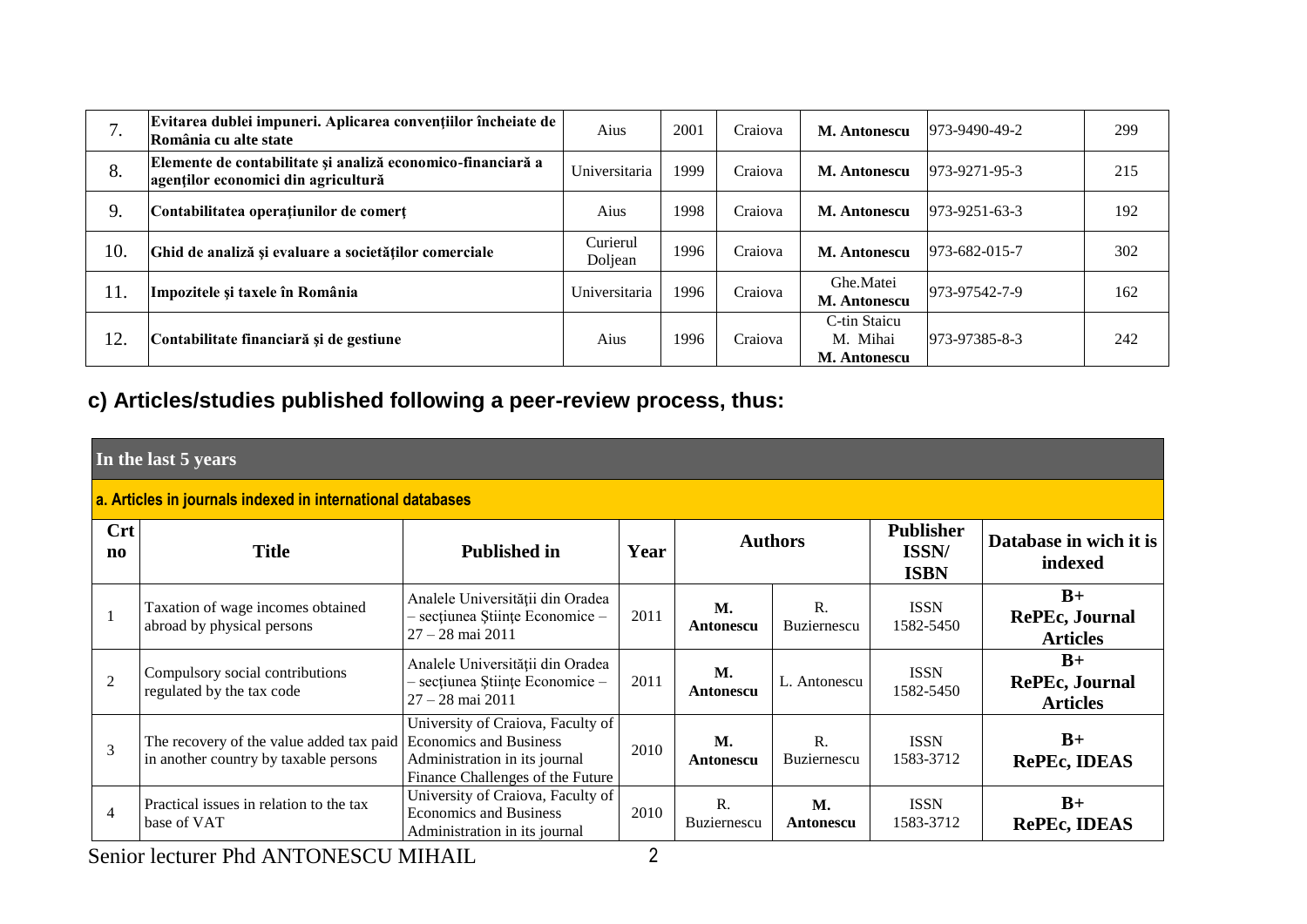|        |                                                                                                                                        | Finance Challenges of the Future                                                                                                                                                     |      |                        |                            |                                  |                                                        |
|--------|----------------------------------------------------------------------------------------------------------------------------------------|--------------------------------------------------------------------------------------------------------------------------------------------------------------------------------------|------|------------------------|----------------------------|----------------------------------|--------------------------------------------------------|
| 5      | The on-line method of transmission of<br>tax declaration                                                                               | Analele Universității Constantin<br>Brîncuşi Târgu Jiu                                                                                                                               | 2010 | M.<br>Antonescu        | L. Antonescu               | <b>ISSN</b><br>1842 - 4856       | $B+$<br><b>RePEc, Journal</b><br><b>Articles</b>       |
| 6      | Fiscal settlements of incomes obtained<br>from abroad by natural persons resident<br>in Romania                                        | Analele Universității din Oradea<br>- secțiunea Științe Economice -<br>tom XIX                                                                                                       | 2010 | <b>M.</b><br>Antonescu | $R_{\cdot}$<br>Buziernescu | <b>ISSN</b><br>1582-5450         | $B+$<br><b>RePEc, Journal</b><br><b>Articles</b>       |
| $\tau$ | Vat taxation of intra-community<br>supplies and acquisitions of services                                                               | Analele Universității din Oradea<br>- secțiunea Științe Economice -<br>tom XIX                                                                                                       | 2010 | <b>M.</b><br>Antonescu | L. Antonescu               | <b>ISSN</b><br>1582-5450         | $B+$<br><b>RePEc, Journal</b><br><b>Articles</b>       |
| 8      | The competences and the impact of<br>evaluation categorie on the fidelity of<br>accounting information                                 | Revista Tinerilor Economisti,<br>vol I 2009                                                                                                                                          | 2009 | M.<br>Antonescu        | L. Antonescu               | <b>ISSN</b><br>$1223 - 365X$     | $B+$<br><b>RePEc, Journal</b><br><b>Articles</b>       |
| 9      | Electronic ways for the submission of<br>fiscal declarations                                                                           | Analele Universității din<br>Craiova, nr. 37                                                                                                                                         | 2009 | M.<br>Antonescu        | R.<br>Buziernescu          | <b>ISSN</b><br>$1223 - 365X$     | $B+$<br><b>RePEc, Journal</b><br><b>Articles</b>       |
| 10     | Fiscal settlements regarding taxing the<br>incomes of non-resident individuals and<br>legal persons in Romania                         | Analele Universității din<br>Craiova, nr. 37                                                                                                                                         | 2009 | R.<br>Buziernescu      | M.<br>Antonescu            | <b>ISSN</b><br>$1223 - 365X$     | $B+$<br><b>RePEc, Journal</b><br><b>Articles</b>       |
| 11     | The perspectives and the opportunity of<br>evaluation from the angle of the relation<br>evaluation - accounting - reporting            | Analele Universității din Oradea<br>- secțiunea Științe Economice -<br>tom XVII                                                                                                      | 2009 | L. Antonescu           | <b>M.</b><br>Antonescu     | ISSN 1582 -<br>5450              | $B+$<br><b>RePEc, Journal</b><br><b>Articles</b>       |
| 12     | Sustainable resource management and<br>tax treatment of petroleum operation                                                            | Conferință cu Participare<br>Internațională "Dezvoltare<br>Durabilă și Energii<br>Regenerabile", Universitatea<br>Spiru Haret, Centrul de Cercetări<br>Economico-Financiare Avansate | 2009 | M.<br>Antonescu        | L. Antonescu               | ISBN 978-973-<br>$163 - 510 - 1$ | $B+$<br><b>RePEc, MPRA</b><br>Paper: 10994             |
| 13     | The work of prospecting, exploration<br>and exploitation of mineral resources:<br>the tax system and the environmental<br>implications | Conferință cu Participare<br>Internațională "Dezvoltare<br>Durabilă și Energii<br>Regenerabile", Universitatea<br>Spiru Haret, Centrul de Cercetări<br>Economico-Financiare Avansate | 2009 | M.<br>Antonescu        | L. Antonescu               | ISBN 978-973-<br>163-510-1       | $B+$<br>RePEc, EconPapers,<br><b>MPRA Paper: 10994</b> |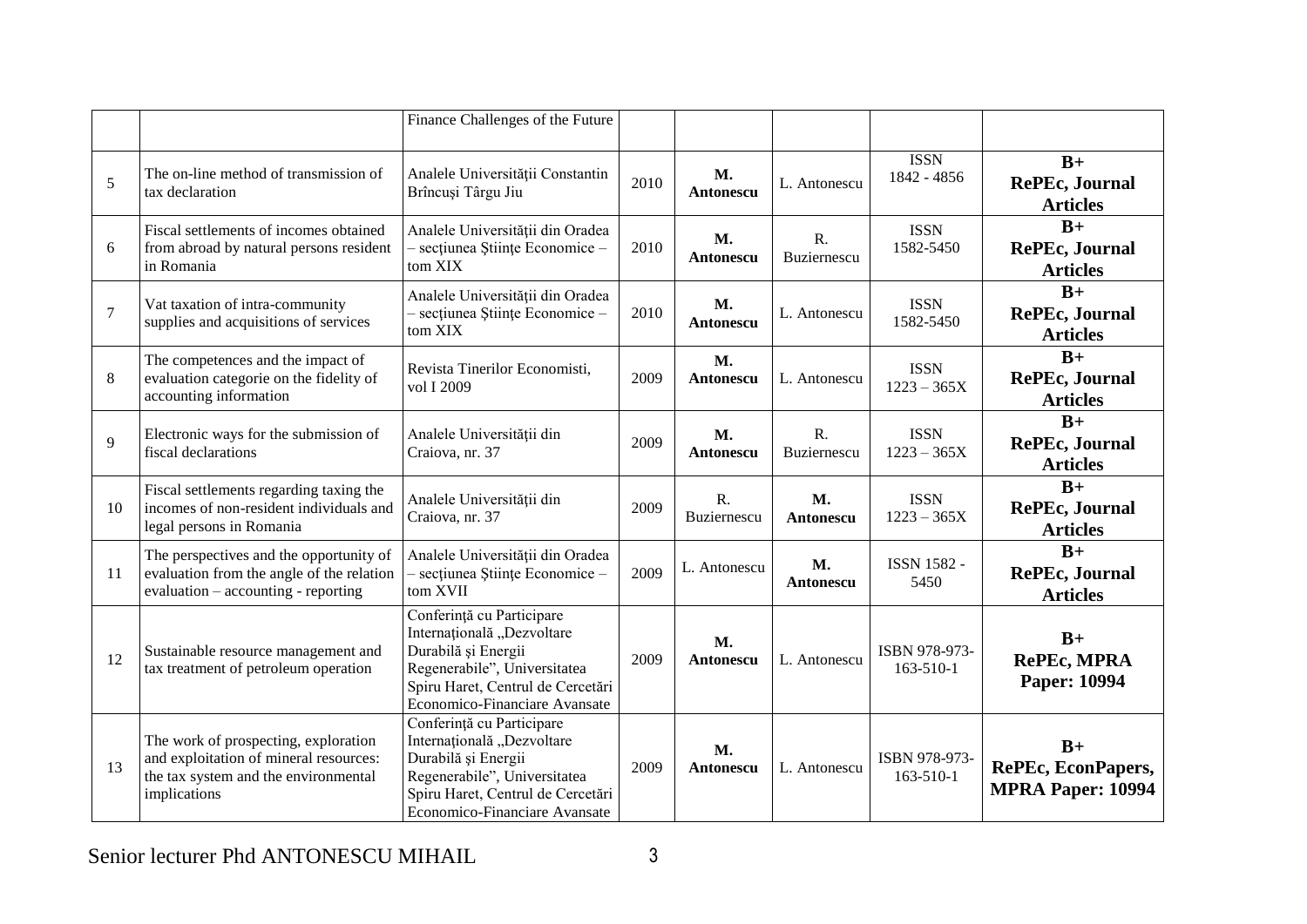| 14                                   | Fiscal aspects regarding taxing the<br>incomes of nonresidents in Romania                                                       | Journal of Applied Economic<br>Sciences, Volume III, Issues 4<br>(6), Winter 2008,                                                                                        | 2008 | M.<br>Antonescu               | S. Manea<br>L. Antonescu | <b>ISSN 1834-</b><br>6110                | RePEc, SCOPUS,<br><b>CEEOL, EBESCO:</b>                                 |
|--------------------------------------|---------------------------------------------------------------------------------------------------------------------------------|---------------------------------------------------------------------------------------------------------------------------------------------------------------------------|------|-------------------------------|--------------------------|------------------------------------------|-------------------------------------------------------------------------|
| 15                                   | The submission of fiscal declarations by<br>electronic means of transmission at<br>distance                                     | Revista Română de Economie,<br>București                                                                                                                                  | 2008 | <b>M.</b><br><b>Antonescu</b> | L. Antonescu             | <b>ISBN</b><br>973-618-087-5             | B<br><b>RePEc, EconPapers,</b><br><b>MPRA Paper: 10880</b>              |
| 16                                   | Financial accounting settlements<br>applying in 2008                                                                            | Volumul Conferinței "Relația<br>inovativitate - Investiții străine<br>directe - provocări și<br>oportunități europene", Institutul<br>de Economie Națională,<br>București | 2008 | <b>M.</b><br>Antonescu        | L. Antonescu             | <b>ISBN</b><br>973-618-087-5             | B<br><b>RePEc, EconPapers,</b><br><b>MPRA Paper: 10878</b>              |
| 17                                   | Criteria of Recogniton of Financial<br><b>Reports Structures</b>                                                                | Analele Universității Târgu Jiu                                                                                                                                           | 2007 | <b>M.</b><br>Antonescu        | L.<br>Antonescu          | <b>ISSN</b><br>1842 - 4856               | $\mathbf C$<br>RePEc, EconPapers,<br><b>MPRA Paper: 10995</b>           |
| 18                                   | The obligations of Vat payers regarding<br>the reverse taxation and tax adjustement<br>for fixed assets                         | Analele Universității din Craiova<br>nr.35                                                                                                                                | 2007 | <b>M.</b><br>Antonescu        | L. Antonescu             | <b>ISSN 1223-</b><br>365X                | $B+$<br>RePEc, EconPapers,<br><b>MPRA Paper: 10994</b>                  |
| 19                                   | The harmonization of accounting<br>settlements regarding the financial<br>reports in accordance with the European<br>Directives | Analele Universității din Craiova<br>nr. 35                                                                                                                               | 2007 | L. Antonescu                  | M. Antonescu             | <b>ISSN 1223-</b><br>365X                | $B+$<br>RePEc, EconPapers,<br><b>MPRA Paper: 10993</b>                  |
|                                      | b. Articles in indexed in international databases                                                                               |                                                                                                                                                                           |      |                               |                          |                                          |                                                                         |
| <b>Crt</b><br>$\mathbf{n}\mathbf{o}$ | <b>Title</b>                                                                                                                    | <b>Published in</b>                                                                                                                                                       | Year |                               | <b>Authors</b>           | <b>Publisher</b><br>ISSN/<br><b>ISBN</b> | <b>CNCSIS Quota/</b><br><b>Indexed</b> in<br>international<br>databases |
| 1                                    | Practical and theoretical aspects on<br>transfer princing                                                                       | Revista "Finanțe Provocările<br>Viitorului",                                                                                                                              | 2011 | $R_{\cdot}$<br>Buziernescu    | <b>M.</b><br>Antonescu   | <b>ISSN 1583-</b><br>3712                | B                                                                       |
| $\overline{2}$                       | Taxation of wage incomes obtained<br>abroad by physical persons                                                                 | Analele Universității din Oradea<br>- secțiunea Științe Economice -<br>27 - 28 mai 2011                                                                                   | 2011 | <b>M.</b><br><b>Antonescu</b> | R.<br>Buziernescu        | <b>ISSN</b><br>1582-5450                 | $B+$                                                                    |
| 3                                    | Compulsory social contributions<br>regulated by the tax code                                                                    | Analele Universității din Oradea<br>- secțiunea Științe Economice -<br>$27 - 28$ mai $2011$                                                                               | 2011 | M.<br>Antonescu               | L. Antonescu             | <b>ISSN</b><br>1582-5450                 | $B+$                                                                    |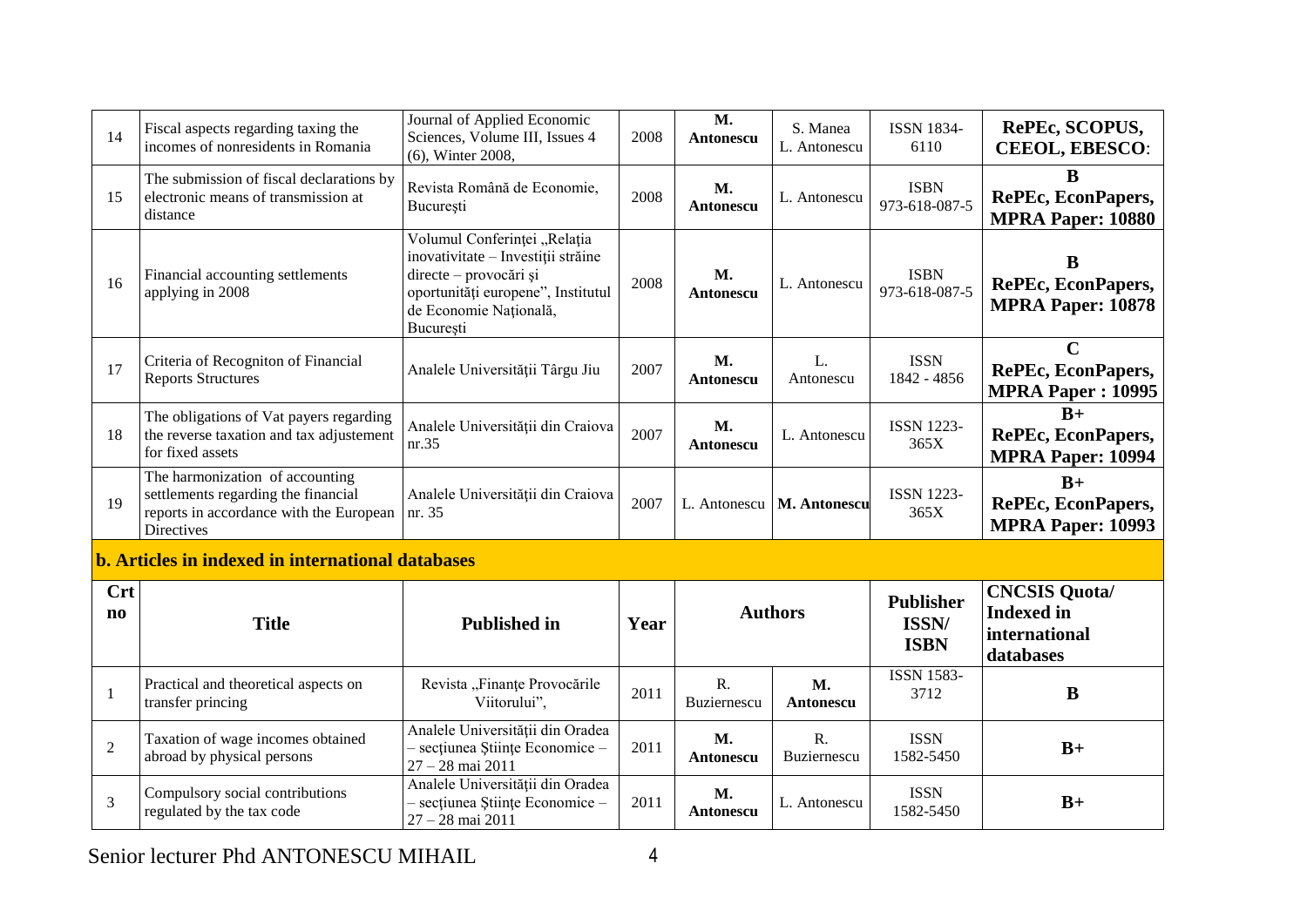| $\overline{4}$ | Double Taxation Conventions and their<br>Implementation in Romania                                                                   | The 5 th International<br>Conference on "New Tendencies<br>in Knowledge based Society"<br>Spiru Haret University - Faculty<br>of Financial Management<br>Accounting           | 2011 | <b>M.</b><br>Antonescu        | L. Antonescu           | <b>ISBN</b><br>978-973-671-<br>242-5     | $B+$ |
|----------------|--------------------------------------------------------------------------------------------------------------------------------------|-------------------------------------------------------------------------------------------------------------------------------------------------------------------------------|------|-------------------------------|------------------------|------------------------------------------|------|
| 5              | Value Added Tax (VAT) for<br>Acquisition of New Means of Transport<br>after Romania's Accesion to the<br>European Union              | The 5 th International<br>Conference on "New Tendencies<br>in Knowledge based Society"<br>Spiru Haret University - Faculty<br>of Financial Management<br>Accounting           | 2011 | <b>M.</b><br><b>Antonescu</b> |                        | <b>ISBN</b><br>978-973-671-<br>242-5     | $B+$ |
| 6              | Particularities Regarding the scope of<br>income from royalties obtained in<br>Romania by non-residents                              | The 4rd International<br>Conference on "The World's<br>Economy in the times of global<br>crisis"<br>Spiru Haret University - Faculty<br>of Financial Management<br>Accounting | 2010 | М.<br>Antonescu               | L. Antonescu           | <b>ISBN</b><br>978-973-671-<br>242-5     | $B+$ |
| $\tau$         | Special procedures for the<br>reimbursement of value added tax to<br>taxable persons                                                 | The 4rd International<br>Conference on "The World's<br>Economy in the times of global<br>crisis"<br>Spiru Haret University - Faculty<br>of Financial Management<br>Accounting | 2010 | M.<br>Antonescu               | L. Antonescu           | <b>ISBN</b><br>978-973-671-<br>$242 - 5$ | $B+$ |
| 8              | Vat taxation of intra-community<br>supplies and acquisitions of services                                                             | Analele Universității din Oradea<br>- secțiunea Științe Economice -<br>tom XIX                                                                                                | 2010 | M.<br><b>Antonescu</b>        | L. Antonescu           | <b>ISSN</b><br>1582-5450                 | $B+$ |
| 9              | Fiscal settlements of incomes obtained<br>from abroad by natural persons resident<br>in Romania                                      | Analele Universității din Oradea<br>- secțiunea Științe Economice -<br>tom XIX                                                                                                | 2010 | <b>M.</b><br><b>Antonescu</b> | R.<br>Buziernescu      | <b>ISSN</b><br>1582-5450                 | $B+$ |
| 10             | The value added tax regime for the<br>assets belonging to natural persons who<br>establish their domicile or residence in<br>Romania | Conferința Internațională<br>"Competitivitate și stabilitate în<br>economia bazată pe cunoaștere"<br>- Analele Universității din<br>Craiova 14 - 15 mai 2010                  | 2010 | R.<br>Buziernescu             | <b>M.</b><br>Antonescu | <b>ISSN</b><br>$1223 - 365X$             | $B+$ |
| 11             | Comments of the OCDE 2008 Model<br>Convention on establishing the tax                                                                | Conferința Internațională<br>"Competitivitate și stabilitate în                                                                                                               | 2010 | M.<br>Antonescu               | L. Antonescu           | <b>ISSN</b><br>$1223 - 365X$             | $B+$ |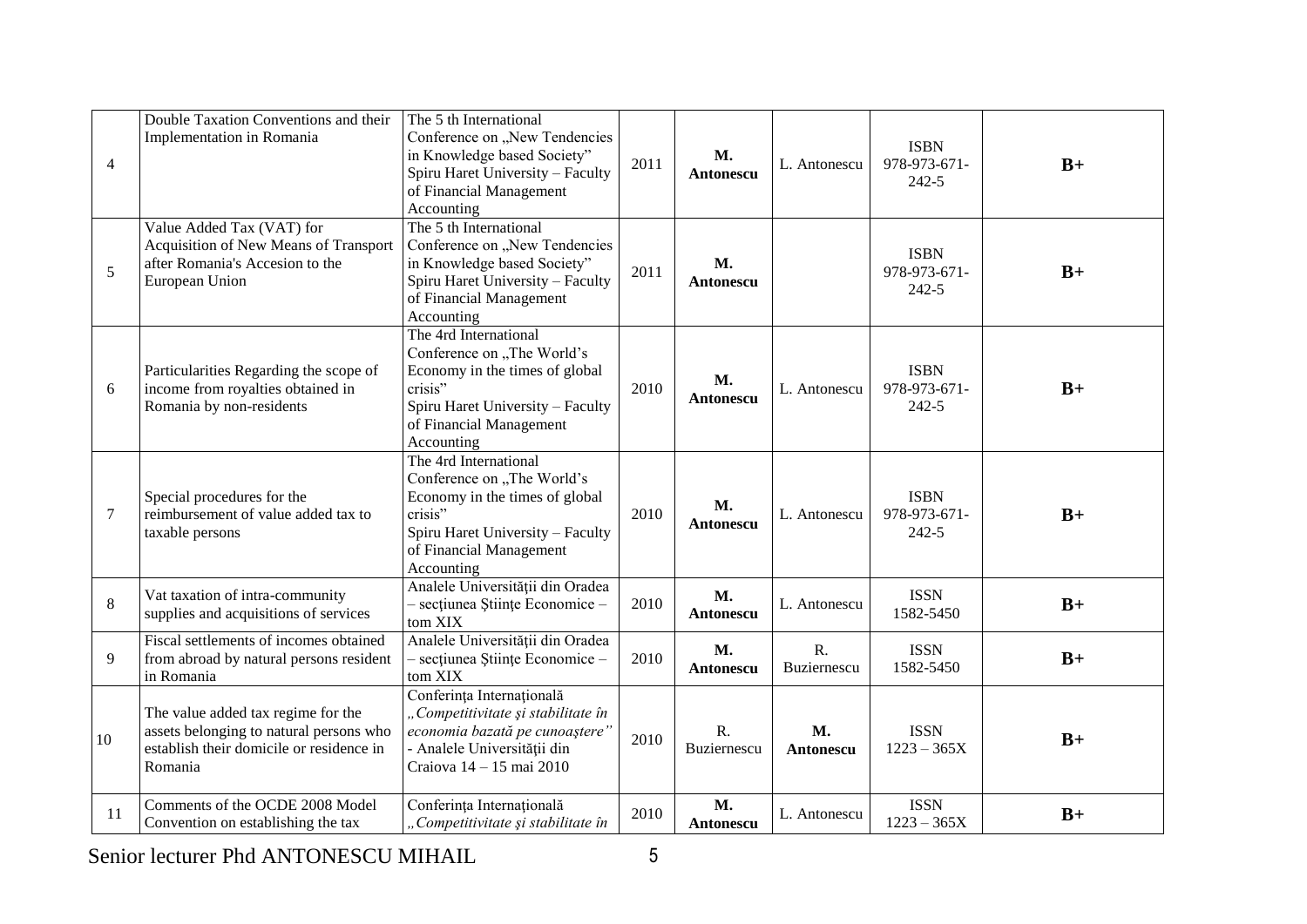|    | residence                                                                                                                   | economia bazată pe cunoaștere"<br>- Analele Universității din<br>Craiova 14 - 15 mai 2010 |      |                               |                            |                              |      |
|----|-----------------------------------------------------------------------------------------------------------------------------|-------------------------------------------------------------------------------------------|------|-------------------------------|----------------------------|------------------------------|------|
| 12 | The lump-sum tax-solution for<br>diminishing tax dodging and raising of<br>the budget                                       | Analele Universității din Oradea<br>- secțiunea Științe Economice -<br>tom XVIII          | 2009 | <b>M.</b><br>Antonescu        | L. Antonescu               | <b>ISSN 1582 -</b><br>5450   | $B+$ |
| 13 | The regulation of transfer pricing in<br>Romania                                                                            | Analele Universității din Oradea<br>- secțiunea Științe Economice -<br>tom XVIII          | 2009 | <b>M.</b><br>Antonescu        | R.<br><b>Buziernescu</b>   | ISSN 1582 -<br>5450          | $B+$ |
| 14 | Fiscal settlements regarding taxing the<br>incomes of non-resident individuals and<br>legal persons in Romania              | Analele Universității din<br>Craiova, nr. 37                                              | 2009 | R.<br><b>Buziernescu</b>      | M.<br><b>Antonescu</b>     | <b>ISSN</b><br>$1223 - 365X$ | $B+$ |
| 15 | Electronic ways for the submission of<br>fiscal declarations                                                                | Analele Universității din<br>Craiova, nr. 37                                              | 2009 | <b>M.</b><br>Antonescu        | $R_{\cdot}$<br>Buziernescu | <b>ISSN</b><br>$1223 - 365X$ | $B+$ |
| 16 | România and international double<br>taxation                                                                                | Analele Universității din<br>Craiova, nr. 36                                              | 2008 | R.<br>Buziernescu             | <b>M.</b><br>Antonescu     | <b>ISSN</b><br>$1223 - 365X$ | $B+$ |
| 17 | The Adjustment of the Deductible Watt<br>in the Case of Capital Asests                                                      | Analele Universității din<br>Craiova, nr. 36                                              | 2008 | <b>M.</b><br>Antonescu        | L. Antonescu               | <b>ISSN</b><br>$1223 - 365X$ | $B+$ |
| 18 | Fiscal and accounting aspects regarding<br>the religious units in România                                                   | Analele Universității din Oradea<br>- secțiunea Științe Economice -<br>tom XVII           | 2008 | <b>M.</b><br>Antonescu        | R.<br><b>Buziernescu</b>   | <b>ISSN 1582 -</b><br>5450   | $B+$ |
| 19 | The perspectives and the opportunity of<br>evaluation from the angle of the relation<br>evaluation – accounting - reporting | Analele Universității din Oradea<br>- secțiunea Științe Economice -<br>tom XVII           | 2008 | L. Antonescu                  | M.<br>Antonescu            | ISSN 1582 -<br>5450          | $B+$ |
| 20 | Financial leasing in the context of<br>nowadazs fiscal-accouting settlements                                                | Analele Universității Oradea,<br>vol. II                                                  | 2007 | <b>M.</b><br>Antonescu        | L. Antonescu               | <b>ISSN 1582-</b><br>5450    | $B+$ |
| 21 | The presentation of accouting<br>information in financial reports in<br>accordance with the european directives             | Analele Universității Oradea,<br>vol. II                                                  | 2007 | <b>M.</b><br><b>Antonescu</b> | L. Antonescu               | <b>ISSN 1582-</b><br>5450    | $B+$ |
| 22 | Obligațiile plătitorilor de TVA cu<br>privire la "taxarea inversă" și ajustarea<br>taxei pentru bunuri imobile              | Analele Universității din Craiova<br>nr.35                                                | 2007 | <b>M.</b><br>Antonescu        |                            | <b>ISSN 1223-</b><br>365X    | $B+$ |
| 23 | Armonizarea reglementărilor contabile<br>privind situațiile financiare în<br>conformitate cu Directivele Europene           | Analele Universității din Craiova<br>nr. 35                                               | 2007 | L. Antonescu                  | M. Antonescu               | <b>ISSN 1223-</b><br>365X    | $B+$ |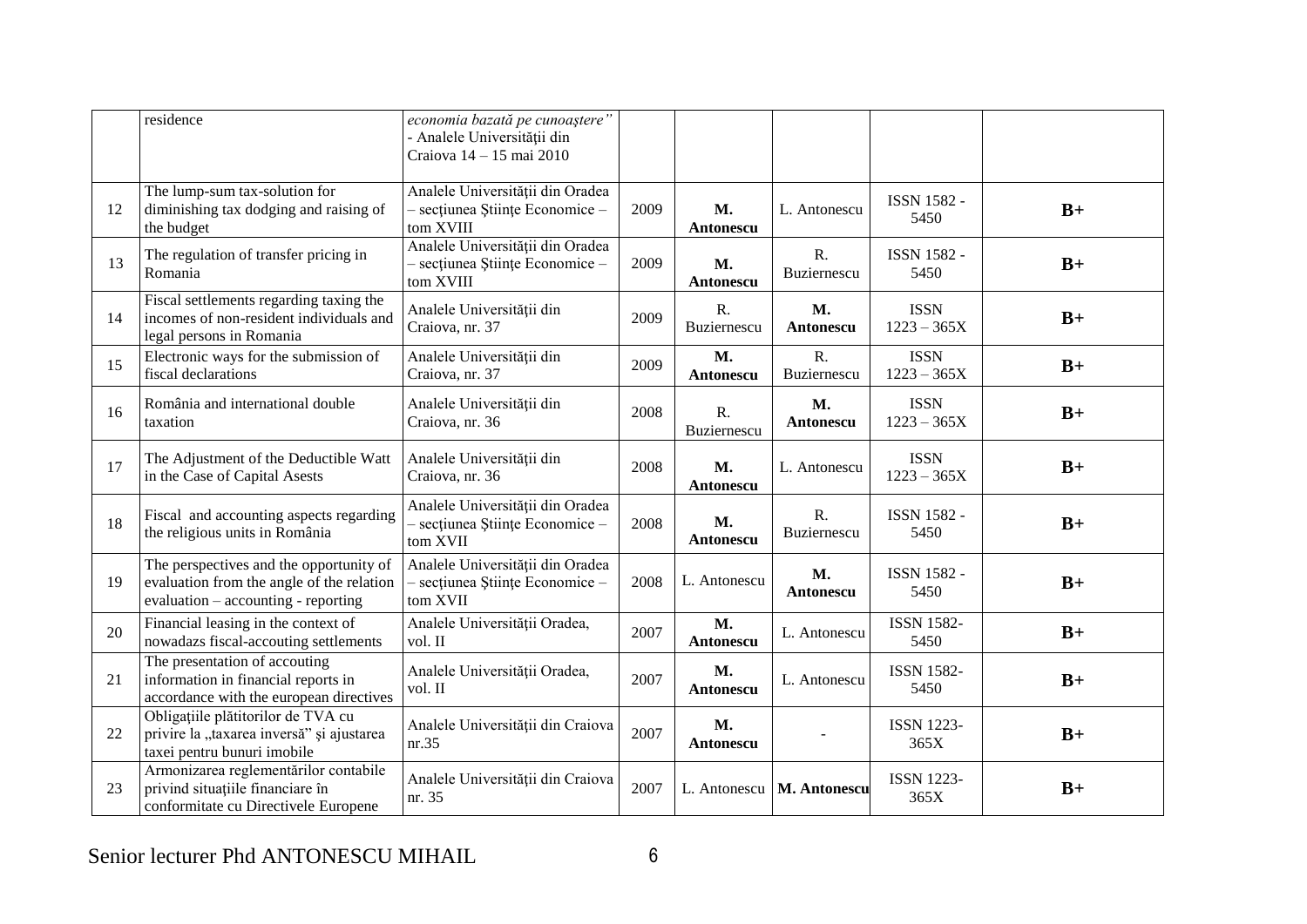| 24                                           | Promovarea eficientă a imaginii de<br>firmă – tehnicile moderne oferite de<br>marketingul electronic                                | Analele Universității din Craiova<br>nr. 34            | 2006 | L. Ciora                      | M. Antonescu               | <b>ISSN 1223-</b><br>365X    | $B+$          |  |  |
|----------------------------------------------|-------------------------------------------------------------------------------------------------------------------------------------|--------------------------------------------------------|------|-------------------------------|----------------------------|------------------------------|---------------|--|--|
| 25                                           | Aspecte practice privind baza de<br>impozitare a TVA                                                                                | Revista "Finanțe Provocările<br>Viitorului",           | 2010 | R.<br>Buziernescu             | M.<br>Antonescu            | <b>ISSN 1583-</b><br>3712    | B             |  |  |
| 26                                           | The recovery of the value added tax paid Revista "Finante provocarile<br>in another country by taxable persons                      | Viitorului"                                            | 2010 | <b>M.</b><br>Antonescu        | $R_{\cdot}$<br>Buziernescu | <b>ISSN 1583-</b><br>3712    | $\bf{B}$      |  |  |
| 27                                           | Fiscal and Accounting Analysis of the<br>financial leasing                                                                          | Analele Universității Spiru Haret                      | 2008 | M.<br>Antonescu               | L. Antonescu               | <b>ISSN 1582-</b><br>8336    | $\bf{B}$      |  |  |
| 28                                           | The submission of fiscal declarations by<br>electronic means of transmission at<br>distance                                         | Revista Română de Economie,<br>București               | 2008 | M.<br>Antonescu               | L. Antonescu               | <b>ISBN</b><br>973-618-087-5 | $\, {\bf B}$  |  |  |
| 29                                           | Financial accounting settlements<br>applying in 2008                                                                                | Revista Română de Economie,<br>București               | 2008 | М.<br>Antonescu               | L. Antonescu               | <b>ISBN</b><br>973-618-087-5 | $\bf{B}$      |  |  |
| c. Articles in journals recognized by CNCSIS |                                                                                                                                     |                                                        |      |                               |                            |                              |               |  |  |
|                                              | In the last 5 years                                                                                                                 |                                                        |      |                               |                            |                              |               |  |  |
| $\mathbf{1}$                                 | The on-line method of transmission of<br>tax declaration                                                                            | Analele Universității Târgu Jiu                        | 2008 | <b>M.</b><br>Antonescu        | L. Antonescu               | <b>ISSN</b><br>$1842 - 4856$ | $\mathbf C$   |  |  |
| $\overline{2}$                               | The process of harmonization of<br>financial-accounting, settlements to the<br>european directives                                  | Analele Universității Târgu Jiu                        | 2008 | M.<br>Antonescu               | L. Antonescu               | <b>ISSN</b><br>$1842 - 4856$ | $\mathbf C$   |  |  |
| 3                                            | Criteria of Recogniton of Financial<br><b>Reports Structures</b>                                                                    | Analele Universității Târgu Jiu                        | 2007 | M.<br>Antonescu               | L.Antonescu                | <b>ISSN</b><br>$1842 - 4856$ | $\mathsf{C}$  |  |  |
|                                              | <b>Before the last 5 years</b>                                                                                                      |                                                        |      |                               |                            |                              |               |  |  |
| $\overline{4}$                               | Evoluția procesului de aliniere, la<br>prevederile directivelor comunității<br>europene a legislației naționale privind<br>accizele | Revista finanțe publice și<br>contabilitate nr. 10     | 2006 | <b>M.</b><br><b>Antonescu</b> | L. Antonescu               | <b>ISSN 1582 -</b><br>9774   | $\mathcal{C}$ |  |  |
| 5                                            | Regimul fiscal aplicabil operațiunilor<br>petroliere                                                                                | Revista finanțe publice și<br>contabilitate nr. 3/2006 | 2006 | <b>M.</b><br>Antonescu        | L. Antonescu               | <b>ISSN 1582 -</b><br>9774   | $\mathbf C$   |  |  |
| 6                                            | Considerații privind influența cotei<br>unice asupra nivelului veniturilor                                                          | Revista finanțe publice și<br>contabilitate nr. 2/2006 | 2006 | M.<br>Antonescu               | L. Antonescu               | <b>ISSN 1582 -</b><br>9774   | $\mathcal{C}$ |  |  |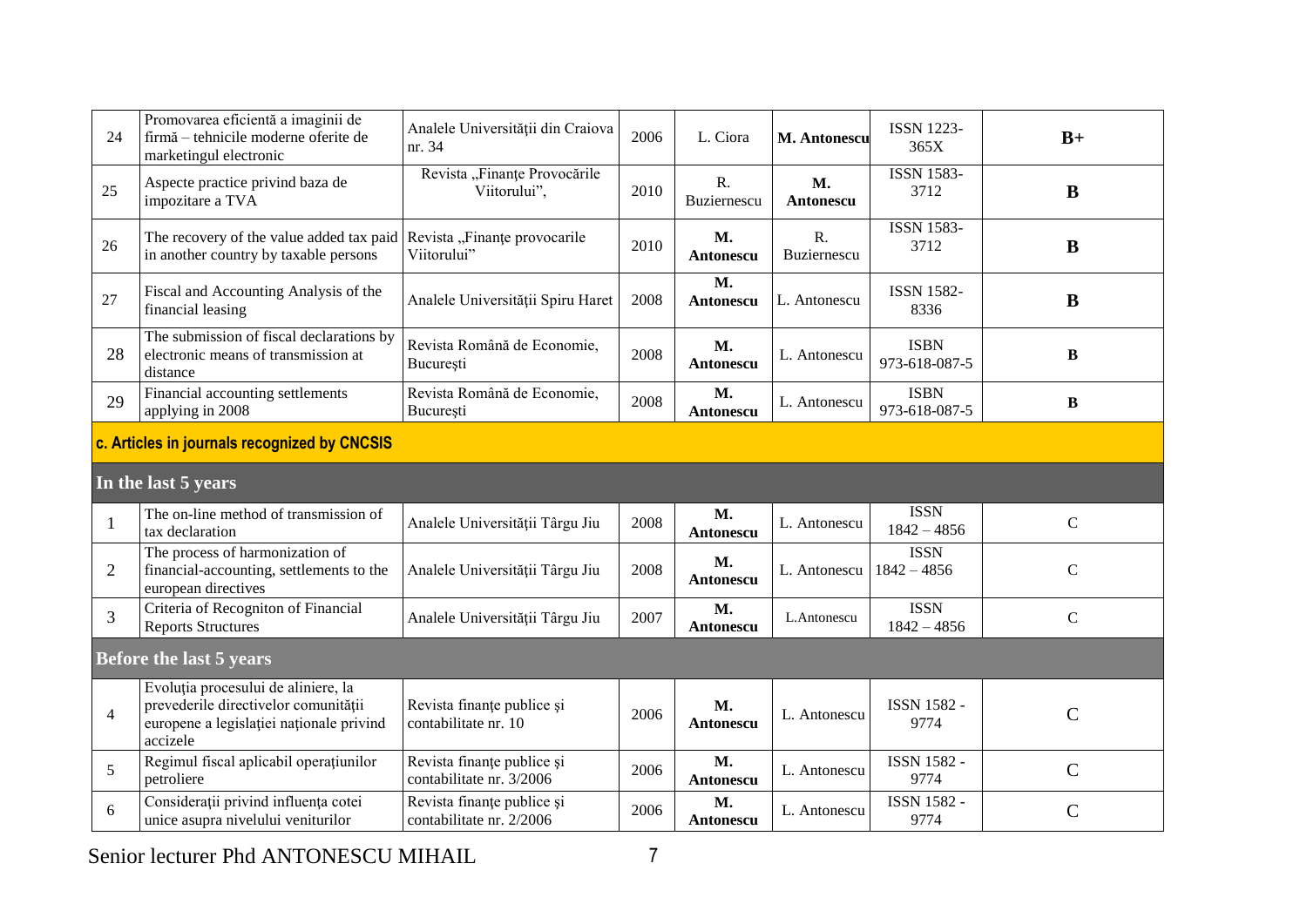|        | bugetare                                                                                                                          |                                                                |      |                               |                            |                                   |                |
|--------|-----------------------------------------------------------------------------------------------------------------------------------|----------------------------------------------------------------|------|-------------------------------|----------------------------|-----------------------------------|----------------|
| $\tau$ | Regimul fiscal al activității de<br>prospecțiune, explorare și exploatare a<br>resurselor miniere                                 | Revista finanțe publice și<br>contabilitate nr. 1/2006         | 2006 | M.<br>Antonescu               | L. Antonescu               | <b>ISSN 1582 -</b><br>9774        | $\mathcal{C}$  |
| 8      | Implicațiile financiar-contabile ale<br>procesului de denominare a monedei<br>naționale asupra activității agenților<br>economici | Revista finanțe publice și<br>contabilitate nr. 7-8/2005       | 2005 | <b>M.</b><br>Antonescu        | L. Antonescu               | <b>ISSN 1582 -</b><br>9774        | $\mathcal{C}$  |
| 9      | Impunerea veniturilor realizate din<br>România de persoanele fizice<br>nerezidente                                                | Revista finanțe publice și<br>contabilitate nr. 6/2005         | 2005 | М.<br>Antonescu               | L. Antonescu               | ISSN 1582 -<br>9774               | $\overline{C}$ |
| 10     | Reguli de impozitare a veniturilor<br>obținute din România de către<br>nerezidenți                                                | Revista finanțe publice și<br>contabilitate nr. 5/2005         | 2005 | M.<br><b>Antonescu</b>        | L. Antonescu               | <b>ISSN 1582 -</b><br>9774        | $\overline{C}$ |
| 11     | Armonizarea cu acquis-ul comunitar al<br>legislatiei naționale privind accizele                                                   | Revista finanțe publice și<br>contabilitate nr. $11 - 12/2004$ | 2004 | M.<br><b>Antonescu</b>        | L. Antonescu               | <b>ISSN 1582 -</b><br>9774        | $\mathbf C$    |
| 12     | "Taxarea inversă" a unor operațiuni<br>cuprinse în sfera de aplicare a taxei pe<br>valoarea adăugată                              | Revista finanțe publice și<br>contabilitate nr. 10/2004        | 2004 | <b>M.</b><br>Antonescu        | L. Antonescu               | <b>ISSN 1582 -</b><br>9774        | $\mathcal{C}$  |
| 13     | Impactul internetului asupra strategiei<br>de marketing a firmei                                                                  | Revista finanțe publice și<br>contabilitate nr. 6/2004         | 2004 | <b>M.</b><br><b>Antonescu</b> | L. Antonescu               | <b>ISSN 1582 -</b><br>9774        | $\mathbf C$    |
| 14     | Tendințe actuale ale unor forme de<br>evaziune fiscală pe plan internațional                                                      | Revista finanțe publice și<br>contabilitate nr. 1/2004         | 2004 | <b>M.</b><br><b>Antonescu</b> | $R_{\cdot}$<br>Buziernescu | <b>ISSN 1582 -</b><br>9774Publice | $\mathbf C$    |
| 15     | Considerații privind necesitatea<br>încheierii de către România a<br>conventiilor bilaterale privind evitarea<br>dublei impuneri  | Revista finanțe publice și<br>contabilitate nr. 11 - 12/2003   | 2003 | <b>M.</b><br><b>Antonescu</b> |                            | <b>ISSN 1582 -</b><br>9774        | $\mathcal{C}$  |
| 16     | Considerații privind rolul facilităților<br>fiscale în dezvoltarea mediului de<br>afaceri din România                             | Revista finanțe publice și<br>contabilitate nr. 5/2003         | 2003 | М.<br>Antonescu               | L. Ciora                   | ISSN 1582 -<br>9774               | $\overline{C}$ |
| 17     | Tipologia cărților de plată                                                                                                       | Revista finanțe publice și<br>contabilitate nr. 3/2003         | 2003 | M.<br>Antonescu               | L. Ciora                   | ISSN 1582 -<br>9774               | $\mathcal{C}$  |
| 18     | Cărțile de plată - componentă esențială<br>a sistemului electronic de plată                                                       | Revista finanțe publice și<br>contabilitate nr. 2/2003         | 2003 | M.<br>Antonescu               | L. Ciora                   | ISSN 1582 -<br>9774               | $\mathcal{C}$  |
| 19     | Terminale electronice de plată                                                                                                    | Revista finanțe publice și<br>contabilitate nr. 1/2003         | 2003 | M.<br><b>Antonescu</b>        | L. Ciora                   | ISSN 1582 -<br>9774               | $\overline{C}$ |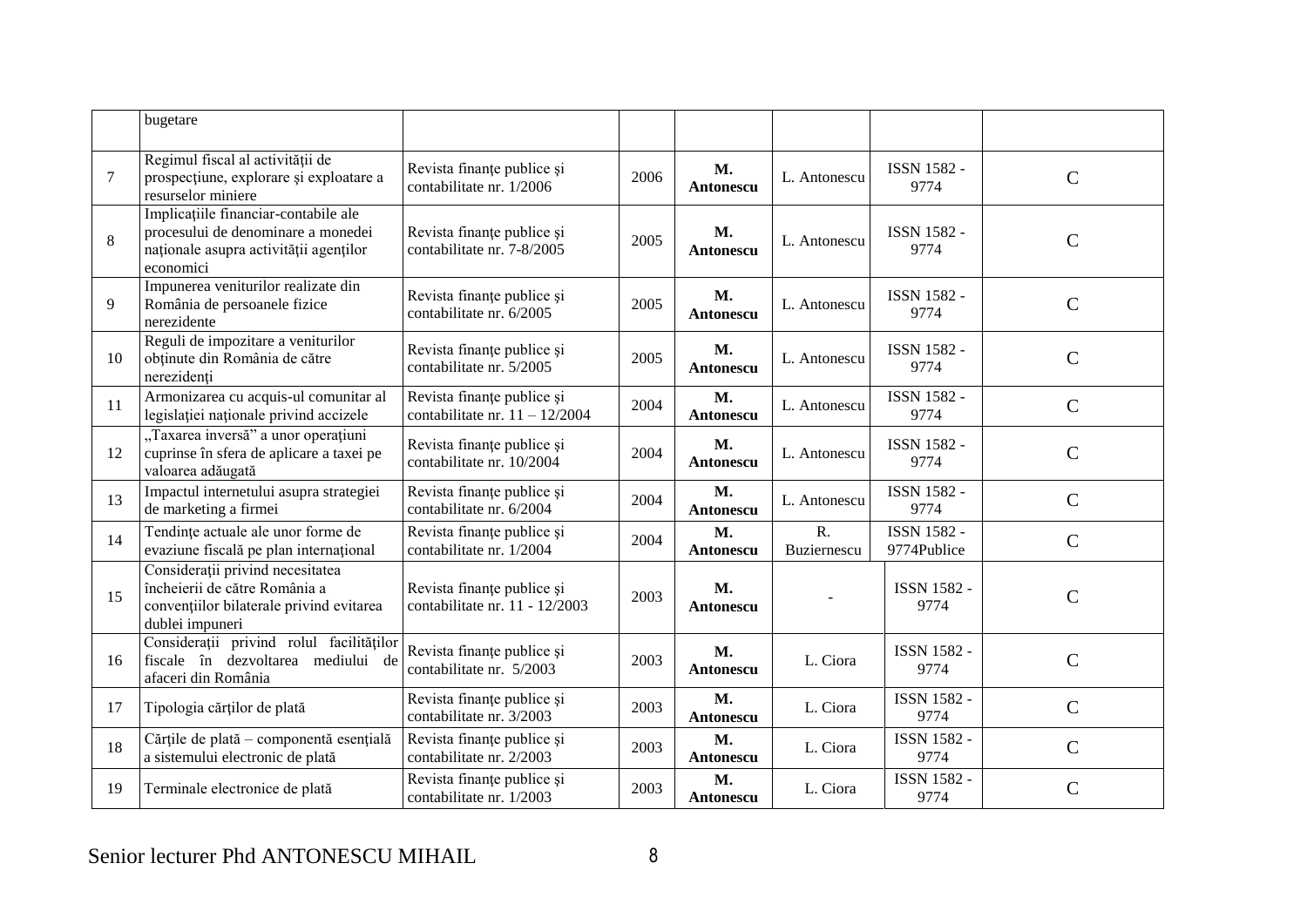| 20 | Mecanisme de stimulare a exportului                                                                         | Revista Tribuna Economică nr.<br>$1 - 2/2003$     | 2003 | М.<br>Antonescu | L. Ciora            | Editura<br>"Tribuna<br>Economică" | C |
|----|-------------------------------------------------------------------------------------------------------------|---------------------------------------------------|------|-----------------|---------------------|-----------------------------------|---|
| 21 | Stabilirea din oficiu a impozitului pe<br>venit pentru persoanele fizice                                    | Analele Universității din Craiova<br>Inr. 30/2002 | 2002 | L. Ciora        | <b>M. Antonescu</b> | <b>ISSN</b><br>$1223 - 365X$      | C |
| 22 | Posibilitățile oferite de noile tehnologii<br>dezvoltarea<br>informatice<br>pentru<br>comerțului electronic | Analele Universității din Craiova<br>nr. 30/2002  | 2002 | L. Ciora        | M. Antonescu        | <b>ISSN</b><br>$1223 - 365X$      | C |
| 23 | Determinarea venitului anual impozabil Revista Tribuna Economică nr.<br>din salarii                         | 13/2001                                           | 2001 | М.<br>Antonescu | l. Bălan            | Editura<br>"Tribuna<br>Economică" | C |
| 24 | Comerțul electronic – o realitate a lumii Analele Universității din Craiova<br>contemporane                 | nr. 29/2001                                       | 2001 | L. Ciora        | <b>M. Antonescu</b> | <b>ISSN</b><br>$1223 - 365X$      | C |
| 25 | Strategii de dezvoltare a exporturilor                                                                      | Analele Universității din Craiova<br>nr. 29/2001  | 2001 | L. Ciora        | <b>M. Antonescu</b> | <b>ISSN</b><br>$1223 - 365X$      | C |

# **d) Studies published in:**

# **Volumes of national scientific conferences with recognized international participation**

| <b>Crt</b><br>no. | <b>Title</b>                                                                                                            | <b>Published in</b>                                                                                                                                                  | <b>Publication</b><br><b>place</b> | Year | <b>Authors</b>                      | <b>Publisher</b><br><b>ISBN</b> |
|-------------------|-------------------------------------------------------------------------------------------------------------------------|----------------------------------------------------------------------------------------------------------------------------------------------------------------------|------------------------------------|------|-------------------------------------|---------------------------------|
| 1.                | Double Taxation Conventions and<br>their Implementation in Romania                                                      | The 5 th International Conference on "New Tendencies<br>in Knowledge based Society"<br>Spiru Haret University – Faculty of Financial<br><b>Management Accounting</b> | Craiova                            | 2011 | <b>M. Antonescu</b><br>L. Antonescu | <b>ISBN</b><br>978-973-671-242- |
| 2.                | Value Added Tax (VAT) for<br>Acquisition of New Means of<br>Transport after Romania's Accesion<br>to the European Union | The 5 th International Conference on "New Tendencies<br>in Knowledge based Society"<br>Spiru Haret University – Faculty of Financial<br><b>Management Accounting</b> | Craiova                            | 2011 | <b>M. Antonescu</b>                 | <b>ISBN</b><br>978-973-671-242- |
| 3.                | Taxation of wage incomes obtained<br>abroad by physical persons                                                         | The International Conference European Integration New<br>Chalanges – 7 th edition, Anniversary Edition, 27-28<br>May 2011                                            | Oradea                             | 2011 | M. Antonescu<br>R. Buziernescu      | <b>ISSN</b><br>1844-5519        |
| $\overline{4}$    | Compulsory social contributions<br>regulated by the tax code                                                            | The International Conference European Integration New<br>Chalanges – 7 th edition, Anniversary Edition, 27-28<br>May 2011                                            | Oradea                             | 2011 | <b>M. Antonescu</b><br>L. Antonescu | <b>ISSN</b><br>1844-5519        |
|                   | Practical Issues in Relation to the                                                                                     | Revista "Finanțe provocările viitorului"                                                                                                                             | Craiova                            | 2010 | R. Buziernescu                      | <b>ISSN</b>                     |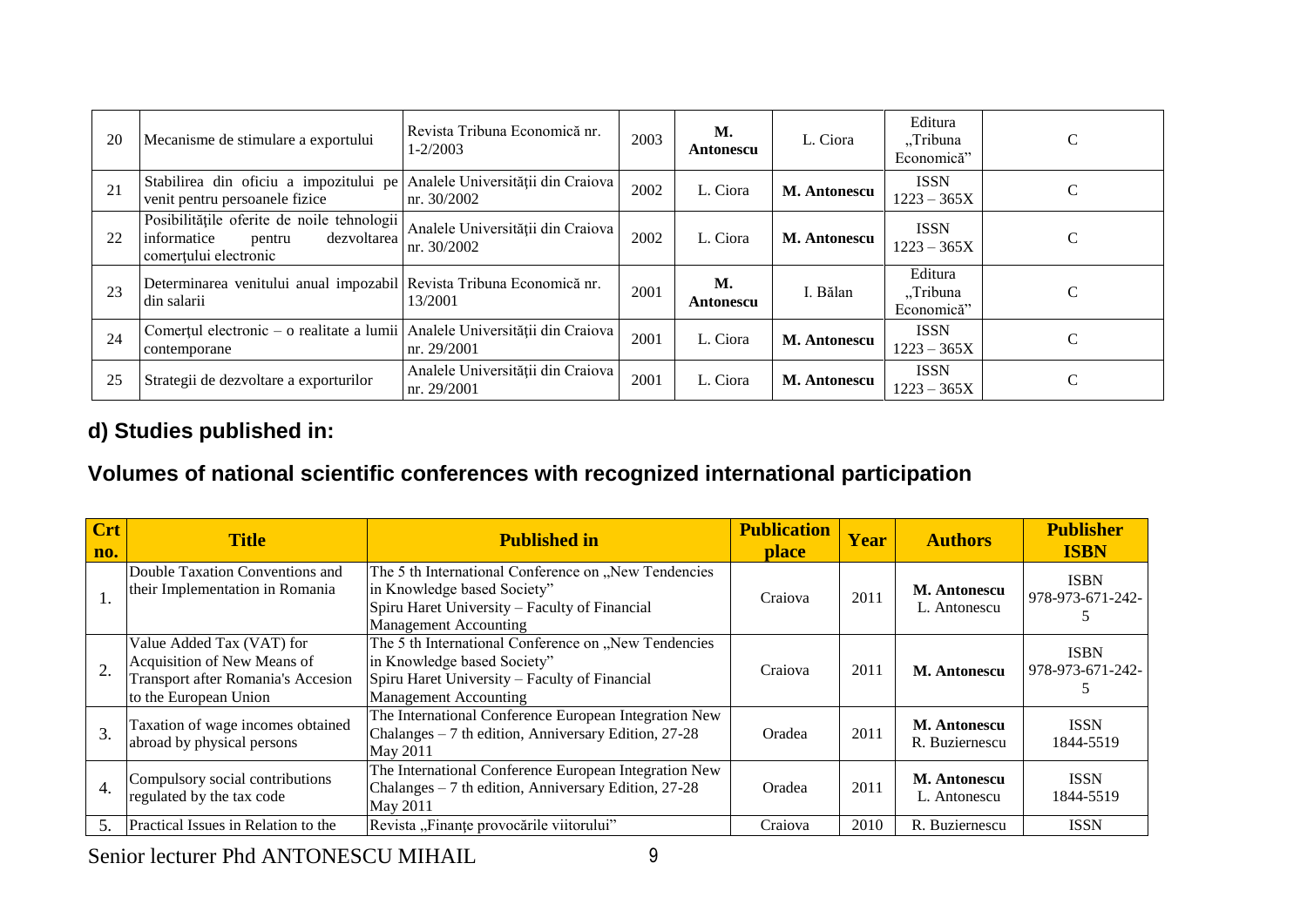| <b>Crt</b><br>no. | <b>Title</b>                                                                                                                           | <b>Published in</b>                                                                                                                                                         | <b>Publication</b><br><b>place</b> | Year | <b>Authors</b>                 | <b>Publisher</b><br><b>ISBN</b>      |
|-------------------|----------------------------------------------------------------------------------------------------------------------------------------|-----------------------------------------------------------------------------------------------------------------------------------------------------------------------------|------------------------------------|------|--------------------------------|--------------------------------------|
|                   | Txx Base of Vat                                                                                                                        |                                                                                                                                                                             |                                    |      | M. Antonescu                   | 1583-3712                            |
| 6.                | The recovery of the value added tax<br>paid in another country by taxable<br>persons                                                   | Revista "Finanțe provocările viitorului"                                                                                                                                    | Craiova                            | 2010 | M. Antonescu<br>R. Buziernescu | <b>ISSN</b><br>1583-3712             |
| 7.                | Particularities Regarding the scope of<br>income from royalties obtained in<br>Romania by non-residents                                | The 4rd International Conference on "The World's<br>Economy in the times of global crisis"<br>Spiru Haret University - Faculty of Financial<br><b>Management Accounting</b> | Craiova                            | 2010 | M. Antonescu<br>L. Antonescu   | <b>ISBN</b><br>978-973-671-242-<br>5 |
| 8.                | Special procedures for the<br>reimbursement of value added tax to<br>taxable persons                                                   | The 4rd International Conference on "The World's<br>Economy in the times of global crisis"<br>Spiru Haret University - Faculty of Financial<br><b>Management Accounting</b> | Craiova                            | 2010 | M. Antonescu<br>L. Antonescu   | <b>ISBN</b><br>978-973-671-242-<br>5 |
| 9.                | Vat taxation of intra-community<br>supplies and acquisitions of services                                                               | Conferință Internațională "Integrarea Europeană – noi<br>provocări", ediția a VI-a, 28-29 mai 2010                                                                          | Oradea                             | 2010 | M. Antonescu<br>L. Antonescu   | <b>ISSN</b><br>1582-5450             |
|                   | Fiscal settlements of incomes<br>10. obtained from abroad by natural<br>persons resident in Romania                                    | Conferință Internațională "Integrarea Europeană – noi<br>provocări", ediția a VI-a, 28-29 mai 2010                                                                          | Oradea                             | 2010 | M. Antonescu<br>R. Buziernescu | <b>ISSN</b><br>1582-5450             |
| 11.               | The value added tax regime for the<br>assets belonging to natural persons<br>who establish their domicile or<br>residence in Romania   | Conferința Internațională, Competitivitate și stabilitate<br>în economia bazată pe cunoaștere" - Analele<br>Universității din Craiova 14 - 15 mai 2010                      | Craiova                            | 2010 | R. Buziernescu<br>M. Antonescu | <b>ISSN</b><br>$1223 - 365X$         |
|                   | Comments of the OCDE 2008 Model<br>12. Convention on establishing the tax<br>residence                                                 | Conferința Internațională, Competitivitate și stabilitate<br>în economia bazată pe cunoaștere" - Analele<br>Universității din Craiova                                       | Craiova                            | 2010 | M. Antonescu<br>L. Antonescu   | <b>ISSN</b><br>$1223 - 365X$         |
|                   | Sustainable resource management<br>13. and tax treatment of petroleum<br>operation                                                     | Conferință cu Participare Internațională<br>"Dezvoltare Durabilă și Energii Regenerabile"                                                                                   | București                          | 2009 | M. Antonescu<br>L. Antonescu   | ISBN 978-973-<br>163-510-1           |
| 14.               | The work of prospecting, exploration<br>and exploitation of mineral resources:<br>the tax system and the environmental<br>implications | Conferință cu Participare Internațională<br>"Dezvoltare Durabilă și Energii Regenerabile"                                                                                   | București                          | 2009 | M. Antonescu<br>L. Antonescu   | ISBN 978-973-<br>$163 - 510 - 1$     |
| 15.               | Considerations on The Establishment<br>of Pollution Tax                                                                                | The 3 <sup>nd</sup> International Conference on "Further Challenges"<br>for a Competitive Management" by Spiru Haret<br>University                                          | Craiova                            | 2009 | M. Antonescu<br>L. Antonescu   | <b>ISBN</b><br>978-973-671-242-<br>5 |
|                   | Establishment the Residence in<br>16. Accordance With OCDE<br>Commentaries 2008                                                        | The 3 <sup>nd</sup> International Conference on "Further Challenges"<br>for a Competitive Management" by Spiru Haret<br>University                                          | Craiova                            | 2009 | M. Antonescu                   | <b>ISBN</b><br>978-973-671-242-<br>5 |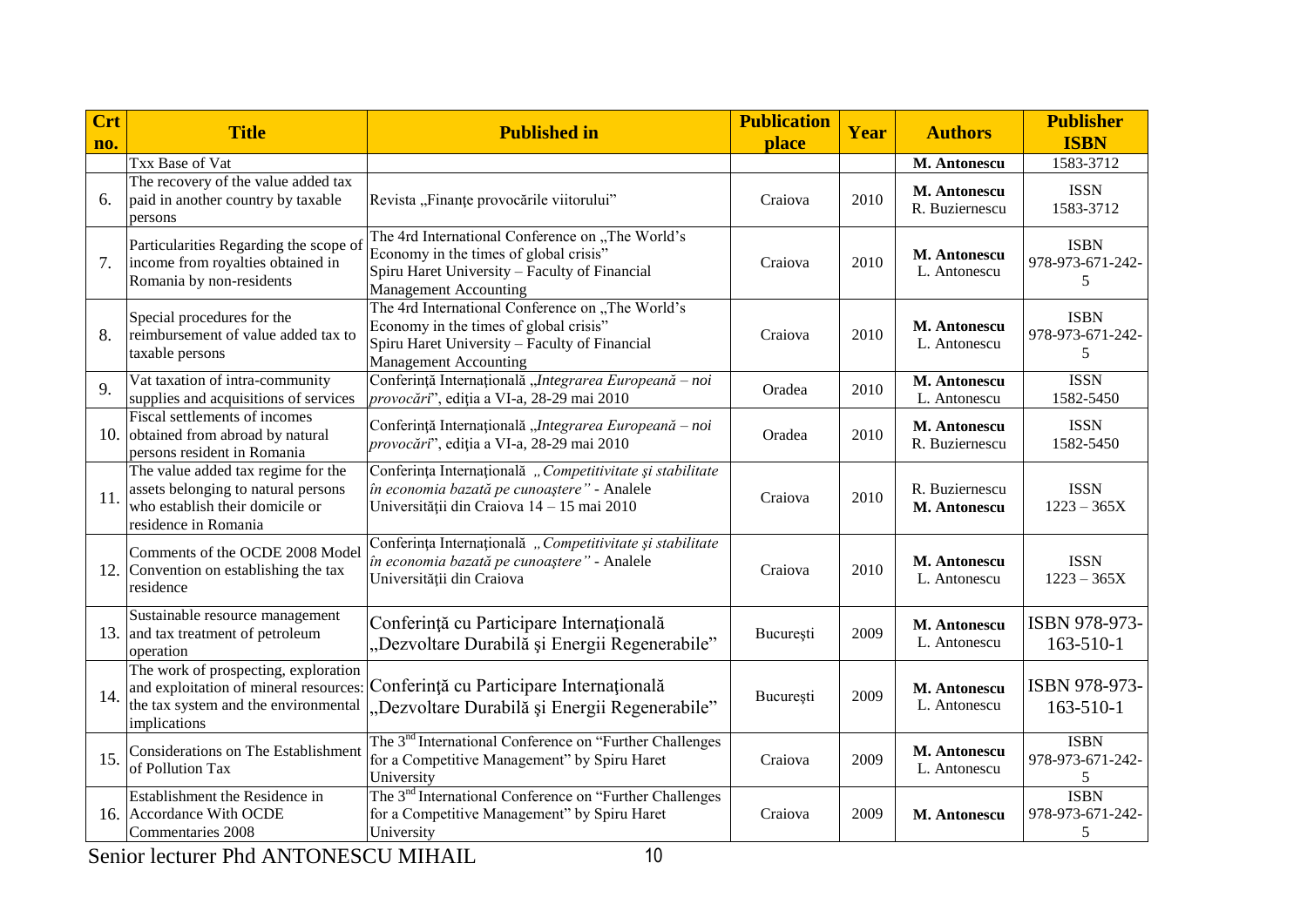| $\overline{\text{Crt}}$<br>no. | <b>Title</b>                                                                                                      | <b>Published in</b>                                                                                                                                                                               | <b>Publication</b><br>place | Year | <b>Authors</b>                           | <b>Publisher</b><br><b>ISBN</b>                 |
|--------------------------------|-------------------------------------------------------------------------------------------------------------------|---------------------------------------------------------------------------------------------------------------------------------------------------------------------------------------------------|-----------------------------|------|------------------------------------------|-------------------------------------------------|
| 17.                            | Fiscal settlements regarding taxing<br>the incomes of non-resident<br>individuals and legal persons in<br>Romania | Challenges of the Future, Year VIII, no. 9/2009,<br>Universitatea din Craiova, Facultatea de Economie și<br>Administrarea Afacerilor                                                              | Craiova                     | 2009 | R. Buziernescu<br><b>M. Antonescu</b>    | ISSN 1583-3712                                  |
| 18.                            | Electronic ways for the submission of<br>fiscal declarations                                                      | Challenges of the Future, Year VIII, no. 9/2009,<br>Universitatea din Craiova, Facultatea de Economie și<br>Administrarea Afacerilor                                                              | Craiova                     | 2009 | M. Antonescu<br>R. Buziernescu           | ISSN 1583-3712                                  |
| 19.                            | Fiscal aspects regarding taxing the<br>incomes of nonresidents in Romania                                         | Journal of Applied Economic Sciences, Volume III,<br>Issues 4, Winter 2008,                                                                                                                       | Revistă<br>internațională   | 2008 | M. Antonescu<br>L. Antonescu<br>S. Manea | ISSN 1834-6110                                  |
| 20.                            | The on-line method of transmission<br>of tax declaration                                                          | International Scientific Conference "ECO-TREND"<br>2008 European Developments and Globalization, $Vth$<br>edition "Constantin Brancusi" University of Tirgu-Jiu,<br>21-23 November 2008           | Târgu Jiu                   | 2008 | M. Antonescu<br>L. Antonescu             | <b>ISBN</b><br>978-973-144-205-<br>1            |
|                                | The process of harmonization of<br>21. financial-accounting, settlements to<br>the european directives            | International Scientific Conference "ECO-TREND"<br>2008 European Developments and Globalization, V <sup>th</sup><br>edition "Constantin Brancusi" University of Tirgu-Jiu,<br>21-23 November 2008 | Târgu Jiu                   | 2008 | M. Antonescu<br>L. Antonescu             | <b>ISBN</b><br>978-973-144-205-<br>$\mathbf{1}$ |
| 22.                            | The submission of fiscal declarations<br>by electronic means of transmission<br>at distance                       | Conferința "Relația inovativitate - Investiții străine<br>directe – provocări și oportunități europene", Institutul de<br>Economie Națională, București                                           | București                   | 2008 | M. Antonescu<br>L. Antonescu             | <b>ISBN</b><br>973-618-087-5                    |
| 23.                            | Financial accounting settlements<br>applying in 2008                                                              | Conferința "Relația inovativitate - Investiții străine<br>directe – provocări și oportunități europene", Institutul de<br>Economie Națională, București                                           | București                   | 2008 | M. Antonescu<br>L. Antonescu             | <b>ISBN</b><br>973-618-087-5                    |
|                                | The submission of fiscal declarations<br>24. by electronic means of transmission<br>at distance                   | The 2 <sup>nd</sup> "International Conference on Business and<br>information Technologies. New approaches" organized<br>by Spiru Haret University                                                 | Craiova                     | 2008 | M. Antonescu<br>L. Antonescu             | <b>ISSN</b><br>1582 - 8336                      |
| 25.                            | Financial accounting settlements<br>applying in 2008                                                              | The 2 <sup>nd</sup> International Conference on "Business and<br>Information Technologies. New approaches", Spiru<br>Haret Craiova                                                                | Craiova                     | 2008 | M. Antonescu<br>L. Antonescu             | <b>ISSN</b><br>1582 - 8336                      |
| 26.                            | România and international double<br>taxation                                                                      | Conferința Internațională, Competitivitate și stabilitate<br>în economia bazată pe cunoaștere" - Analele<br>Universității din Craiova                                                             | Craiova                     | 2008 | R. Buziernescu                           | <b>ISSN</b><br>$1223 - 365X$                    |
| 27.                            | Ajustarea TVA deductibile în cazul<br>bunurilor de capital                                                        | Conferința Internațională, Competitivitate și stabilitate<br>în economia bazată pe cunoaștere" - Analele<br>Universității din Craiova                                                             | Craiova                     | 2008 | M. Antonescu                             | <b>ISSN</b><br>$1223 - 365X$                    |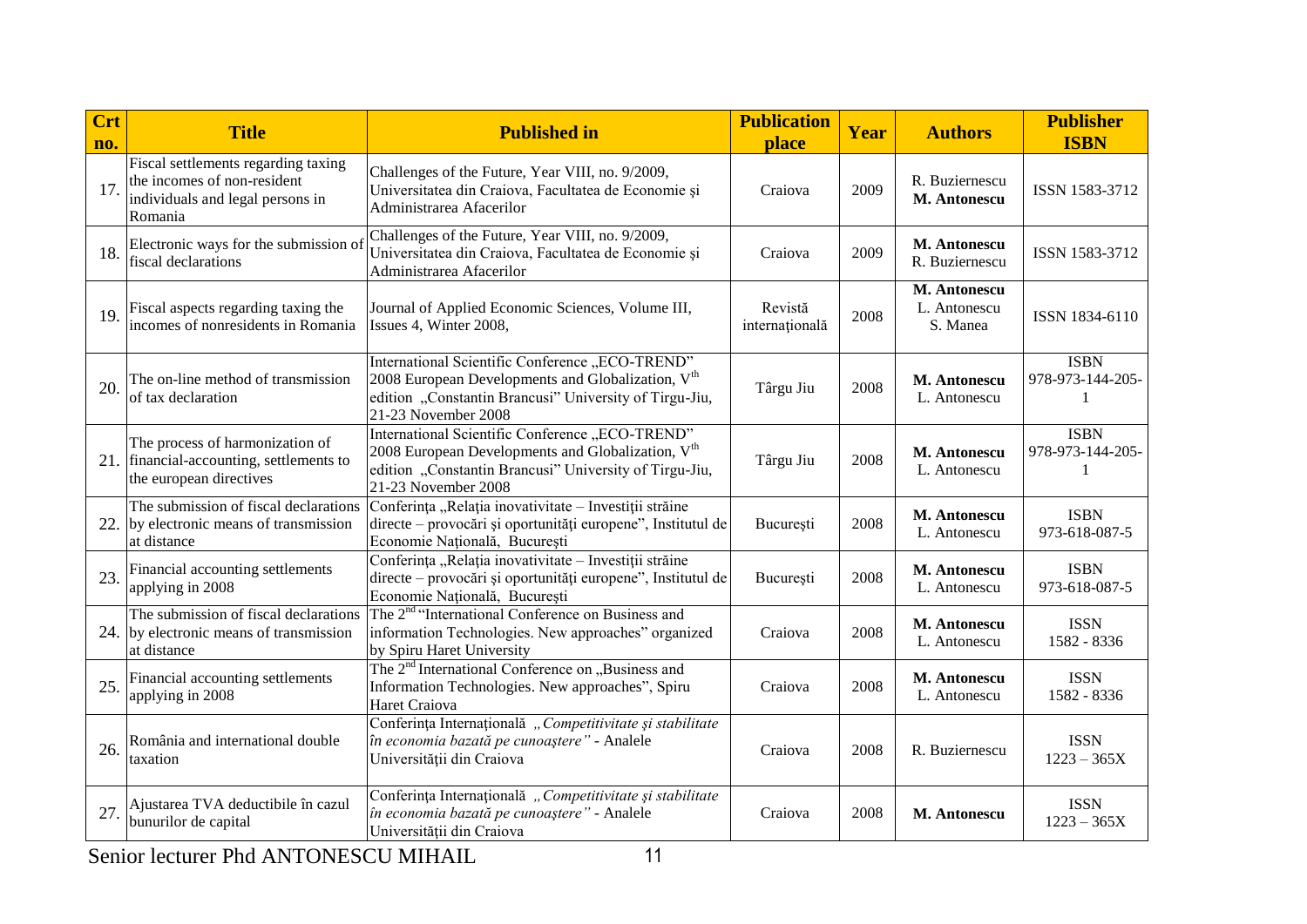| <b>Crt</b><br>no. | <b>Title</b>                                                                                                 | <b>Published in</b>                                                                                                                                                            | <b>Publication</b><br><b>place</b> | Year | <b>Authors</b> | <b>Publisher</b><br><b>ISBN</b>                                |
|-------------------|--------------------------------------------------------------------------------------------------------------|--------------------------------------------------------------------------------------------------------------------------------------------------------------------------------|------------------------------------|------|----------------|----------------------------------------------------------------|
|                   | Perspectivele și oportunitaea<br>28. evaluării prin prisma relației evaluare<br>contabilitate                | Sesiunea Internațională de Comunicări Științifice<br>Integrarea Europeană – noi provocări pentru economia<br>României", ediția a IV-a                                          | Oradea                             | 2008 | M. Antonescu   | <b>ISSN</b><br>1582-5450                                       |
| 29.               | Aspecte fiscal-contabile privind<br>unitățile de cult din România                                            | Sesiunea Internațională de Comunicări Științifice<br>Integrarea Europeană – noi provocări pentru economia<br>României", ediția a IV-a                                          | Oradea                             | 2008 | M. Antonescu   | ISSN <sub>1</sub><br>582-5450                                  |
| 30.               | Criterii de recunoaștere a structurilor<br>situatiilor financiare                                            | Conferința Științifică Internațională "Economie și<br>globalizare" Eco-Trend 2007, ediția a IV-a<br>Analele Universității Constantin Brâncuși din Târgu Jiu                    | Tg. Jiu                            | 2007 | M. Antonescu   | <b>ISSN</b><br>1842-4856                                       |
|                   | Impactul tehnologiilor și al<br>31. comunicării asupra raportărilor<br>financiare                            | Conferința Internațională "Riscul în Economia<br>Contemporană"<br>Analele Universității Dunărea de Jos Galați cod CNCSIS<br>281                                                | Galați                             | 2007 | M. Antonescu   | Editura<br>"Universității<br>Dunărea de Jos"<br>ISSN 1583-512X |
|                   | Impactul tehnologiilor și<br>32. comunicatiilor asupra informatiilor<br>financiare                           | a IX-a Conferința Internațională "Riscul în Economia<br>Contemporană" – Universitatea "Dunărea de Jos" Galați<br>Analele Universității Dunărea de Jos Galați cod CNCSIS<br>281 | Galați                             | 2007 | M. Antonescu   | Editura<br>"Universității<br>Dunărea de Jos"<br>ISSN 1583-512X |
| 33.               | Calitatea informațiilor și raportarea<br>contabilă                                                           | Conferința Științifică Internațională "Economie și<br>globalizare" Eco-Trend 2007, ediția a IV-a<br>Analele Universității Constantin Brâncuși din Târgu Jiu                    | Tg. Jiu                            | 2007 | M. Antonescu   | Editura Gorjeanul<br>973-7675-02-09                            |
|                   | Leasingul financiar în contextul<br>34. actualelor reglementări fiscal -<br>contabile                        | Sesiunea Internațională de Comunicări Științifice<br>"Integrarea Europeană – noi provocări pentru economia<br>României", ediția a III-a                                        | Oradea                             | 2007 | M. Antonescu   | ISSN 1582 - 5450                                               |
|                   | Prezentarea informației contabile în<br>35. situațiile financiare în conformitate<br>cu Directivele Europene | Sesiunea Internațională de Comunicări Științifice<br>"Integrarea Europeană – noi provocări pentru economia<br>României", ediția a III-a                                        | Oradea                             | 2007 | M. Antonescu   | ISSN 1582 - 5450                                               |
| 36.               | Analiza fiscală și contabilă a<br>leasingului financiar                                                      | Simpozion "Spiru Haret" cu participare Internațională<br>"Inovation and growth of the economic competitiveness"                                                                | Craiova                            | 2007 | M. Antonescu   | Editura Fundația<br>România de Mâine<br>973-725-167-9          |

# **E) Patents: -**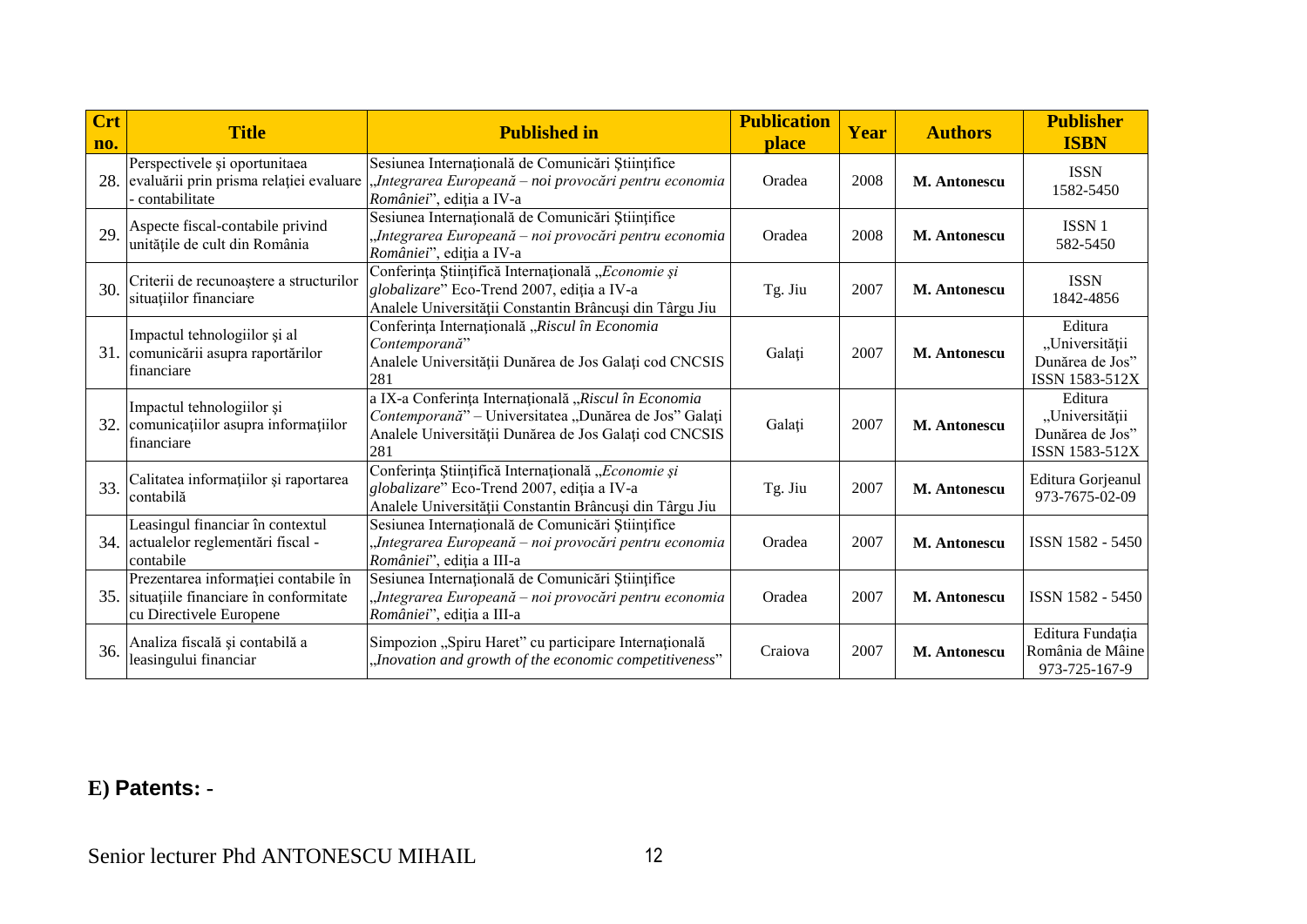# **F) RESEARCH – DEVELOPMENT – INNOVATION PROJECTS ON CONTRACT OR GRANT**

| No.<br>crt. | <b>Program/Project</b>                                                                                                                                                                                                                                                                                                                                                                            | <b>Status</b><br>within the<br>research<br>team | <b>Period</b>    | <b>Project</b><br><b>status</b> |  |  |  |  |
|-------------|---------------------------------------------------------------------------------------------------------------------------------------------------------------------------------------------------------------------------------------------------------------------------------------------------------------------------------------------------------------------------------------------------|-------------------------------------------------|------------------|---------------------------------|--|--|--|--|
|             | In the last 5 years                                                                                                                                                                                                                                                                                                                                                                               |                                                 |                  |                                 |  |  |  |  |
|             | F1. INTERNATIONAL RESEARCH PROJECTS                                                                                                                                                                                                                                                                                                                                                               |                                                 |                  |                                 |  |  |  |  |
| 1.          | Grant International "SCIENCE AND ORTHODOXY. RESEARCH AND EDUCATION"<br>Proiect de cercetare: "Intellectual Property reflected in Civil Law"<br>Instituția finanțatoare: Fundația John Templeton (SUA)<br>Cod. contract: ID 12218<br>Valoare: 7.200 EURO                                                                                                                                           | Member                                          | $2006 -$<br>2009 | Finalized<br>2009               |  |  |  |  |
| 2.          | Grant de cercetare "THE STATUTS OF RELIGION IN ROMÂNIA IN REGARD TO THE EUROPEAN SOCIETY:<br>RELIGYON, STATE OF LAW, SOCIAL AND CULTURAL DATA"<br>Proiect de cercetare: "Aspecte fiscale privind unitățile de cult din România"<br>Instituția finanțatoare: Fundația Națională pentru Științe din Elveția<br>Cod grant: IB7410-110837/http://www.snf.ch<br>Valoare: 67.000 CHF (franci elvețieni) | Member                                          | $2005 -$<br>2008 | Finalized<br>2008               |  |  |  |  |
|             | F2. RESEARCH CONTRACTS WITH THE BUSINESS ENVIRONMENT                                                                                                                                                                                                                                                                                                                                              |                                                 |                  |                                 |  |  |  |  |
| 3.          | ÎMBUNĂTĂȚIREA PERFORMANȚELOR FINANCIAR – CONTABILE. STUDIU DE CAZ LA SC GECOROM<br><b>SA</b><br>INSTITUȚIA FINANȚATOARE: SC GECOROM SA<br>NR. CONTRACT:4696/17.10.2008<br>VALOARE: 2.000 EURO                                                                                                                                                                                                     | Project<br>manager                              | 2008             | Finalized<br>2008               |  |  |  |  |
| 4.          | STUDIU PRIVIND IMPACTUL FISCALITĂȚII ASUPRA PERFORMANȚELOR ECONOMICE ALE SC<br>SUBANSAMBLE AUTO SA CRAIOVA<br>INSTITUȚIA FINANȚATOARE: SC SUBANSAMBLE AUTO SA CRAIOVA<br>Nr. contract: 2667/26.11.2007<br>Valoare: 4,000 EURO                                                                                                                                                                     | Project<br>manager                              | 2007             | Finalized<br>2008               |  |  |  |  |
| 5.          | STUDIU FINANCIAR-CONTABIL PRIVIND POSIBILITĂȚILE DE ACCESARE A FONDURILOR<br>STRUCTURALE POSTADERARE ÎN MEDIUL PRIVAT - STUDIU DE CAZ LA SC SOFTRONIC SRL<br>INSTITUȚIA FINANȚATOARE S C SOFTRONIC SRL<br>CONTRACT: 1332/17.11.2008                                                                                                                                                               | Member                                          | $2008 -$<br>2009 | Finalized<br>2009               |  |  |  |  |